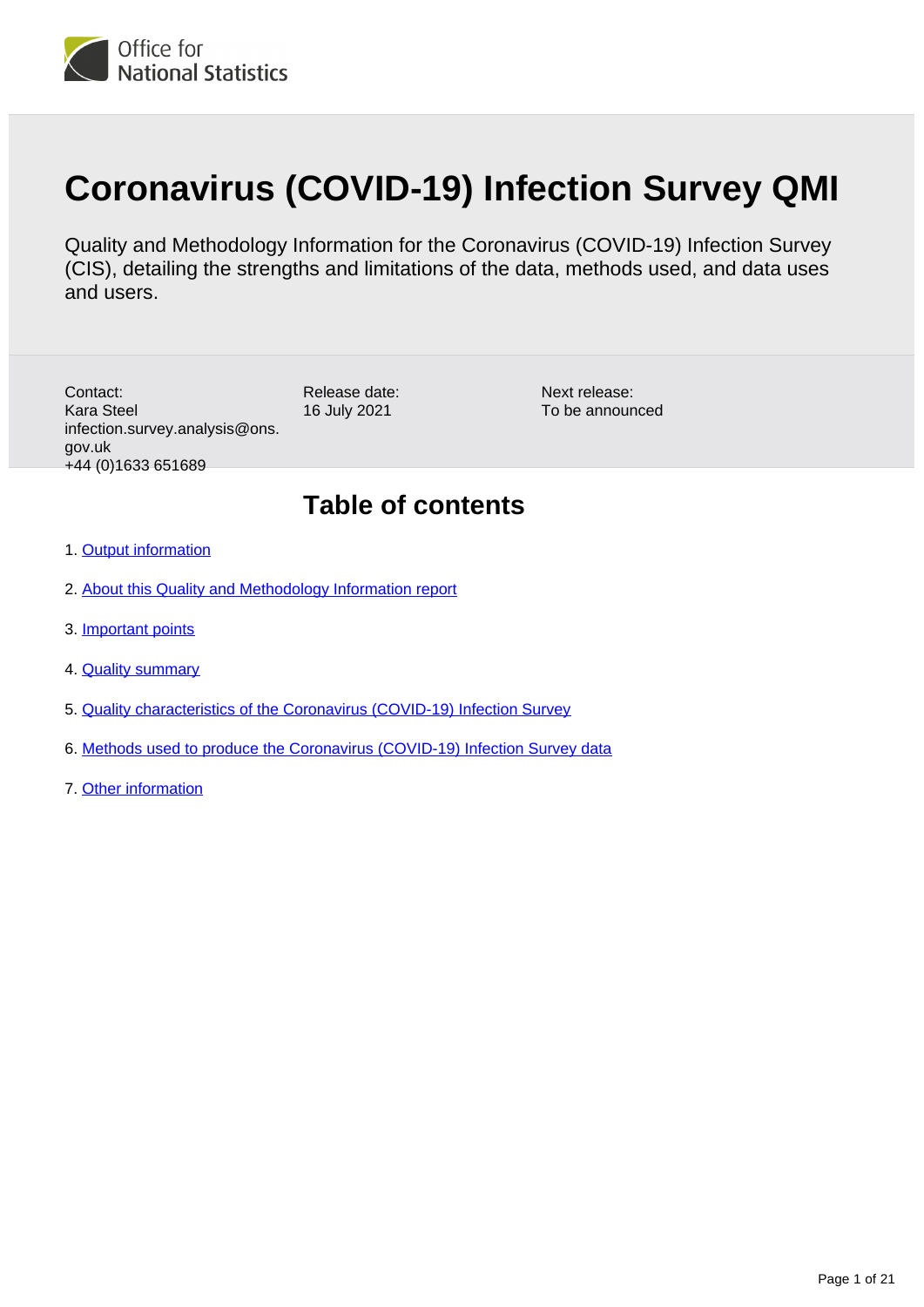# <span id="page-1-0"></span>**1 . Output information**

- **Survey name:** Coronavirus (COVID-19) Infection Survey (CIS)
- **Frequency:** Continuous with weekly publications
- **How compiled:** Estimates are derived from a sample survey in which private households are followed up on a weekly basis for five weeks and then monthly thereafter
- **Geographic coverage:** UK
- **Sample size:**

**Swab sample** – used for estimating positivity rates and incidence Since October 2020, approximately 150,000 people tested per fortnight in England, 15,000 in Scotland, 9,000 in Wales and 5,000 in Northern Ireland.

**Blood sample** – used for estimating presence of antibodies Target is to achieve up to 125,000 people giving blood samples every month in England, and up to 7,500, 5,500 and 12,000 per month in Wales, Northern Ireland, and Scotland respectively through to April 2022. This target increased in February 2021 to allow better monitoring of the effect of vaccinations.

**Last revised:** 16 July 2021

# <span id="page-1-1"></span>**2 . About this Quality and Methodology Information report**

This quality and methodology report contains information on the quality characteristics (including the European [Statistical System](https://ec.europa.eu/eurostat/documents/3859598/6651706/KS-GQ-15-003-EN-N.pdf/18dd4bf0-8de6-4f3f-9adb-fab92db1a568) five dimensions of quality) of the statistics produced based on Coronavirus (COVID-19) Infection Survey (CIS) data, as well as the methods used to create them.

The information in this report will help you to:

- understand the strengths and limitations of the statistics
- learn about existing uses and users of the data
- understand the methods used to create the data
- help you to decide suitable uses for the data
- reduce the risk of misusing data

# <span id="page-1-2"></span>**3 . Important points**

The coronavirus (COVID-19) pandemic is having a profound impact across the UK. In response to the pandemic, the Coronavirus (COVID-19) Infection Survey was set up from April 2020 to estimate: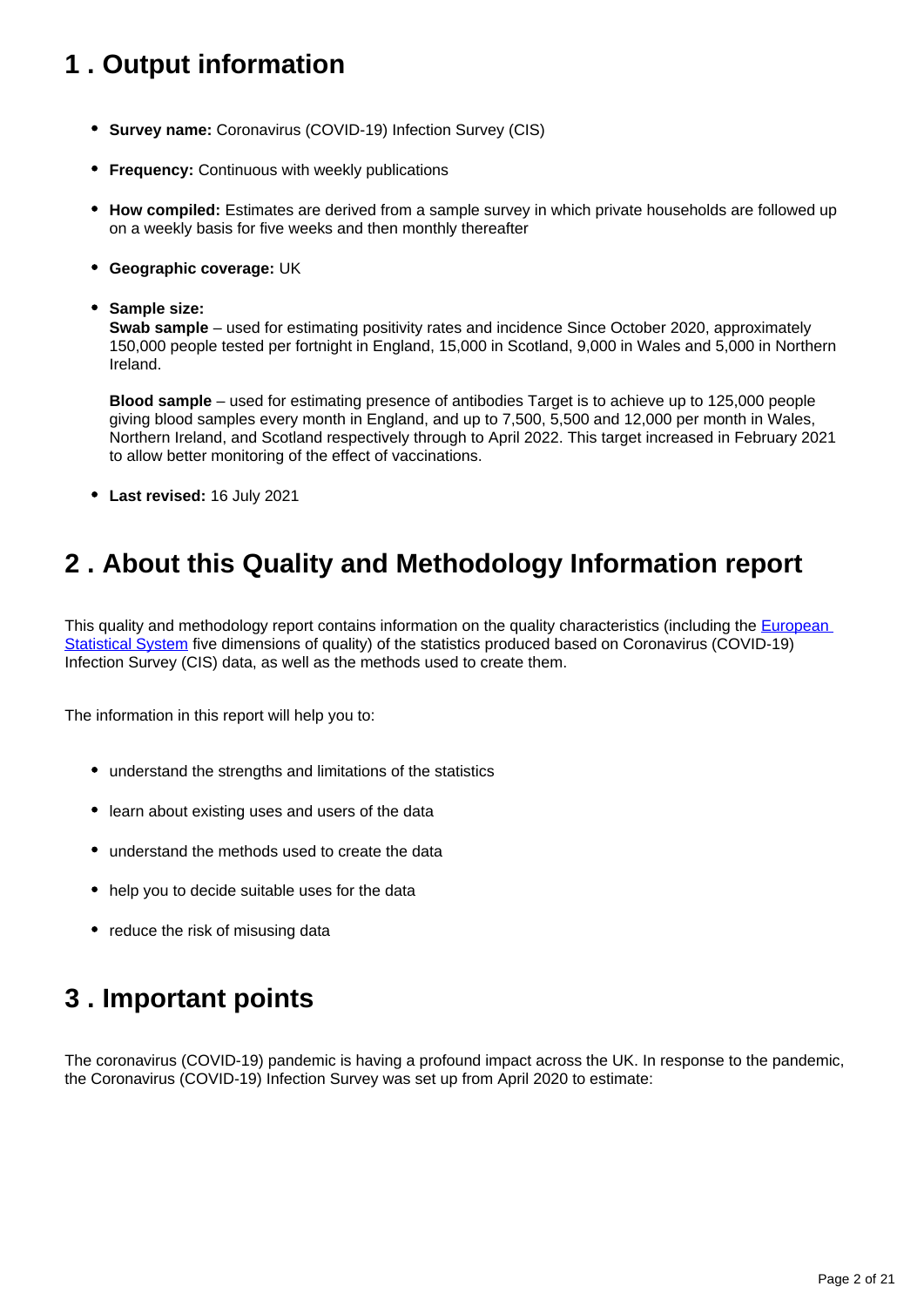- how many people across England, Wales, Northern Ireland, and Scotland test positive for COVID-19 infection at a given point in time, regardless of whether they report experiencing symptoms
- the average number of new positive test cases per week
- the number of people who test positive for antibodies, to indicate how many people are ever likely to have had the infection or have been vaccinated

Only private residential households and their residents aged 2 years and over are included in the survey. People in hospitals, care homes and/or other institutional settings are not included. In these settings, rates of COVID-19 infection are likely to be different. More information about rates of COVID-19 in care homes can be found in [Impact of coronavirus in care homes in England: 26 May to 19 June 2020.](https://www.ons.gov.uk/peoplepopulationandcommunity/healthandsocialcare/conditionsanddiseases/articles/impactofcoronavirusincarehomesinenglandvivaldi/latest)

The Office for National Statistics (ONS) is currently working with the University of Oxford, University of Manchester, Public Health England, Wellcome Trust, IQVIA and the Lighthouse Laboratory at Glasgow to run the COVID-19 Infection Survey in the UK.

# <span id="page-2-0"></span>**4 . Quality summary**

## **Overview of the Coronavirus (COVID-19) Infection Survey**

The Coronavirus (COVID-19) Infection Survey was launched in England on 26 April 2020 and was expanded to include Wales on 29 June 2020, Northern Ireland on 26 July 2020, and Scotland on 25 September 2020.

#### **Nose and throat swab samples**

The COVID-19 Infection Survey is based on a nationally representative survey with a random sample. We ask everyone over the age of 2 years in each household sample to have a nose and throat swab. These are tested for SARS-CoV-2 using reverse transcriptase polymerase chain reaction (RT-PCR). This is an accredited test that is part of the national testing programme. These samples are collected so we can estimate the number of people who are infected.

We need to know more about how the virus is transmitted in individuals who test positive on nose and throat swabs; whether individuals who have had the virus can be reinfected; and about the incidence of new positive tests in individuals who have not been exposed to the virus. To address these questions, we collect data over time. Every participant is swabbed once; they are then invited to have repeat tests every week for another four weeks and then monthly until April 2022.

#### **Blood samples**

To capture data about people who have had COVID-19 but have since recovered and to assess the impact of vaccinations, we aim to ask adults aged 16 years or older to also give a sample of blood, using a capillary finger prick method demonstrated by a specially trained fieldworker, which is then undertaken by the participant. The blood samples are taken at enrolment and then every month.

Initially, 20% of adults over 16 years old surveyed within our household sample were asked to provide a blood sample. However, to monitor the impact of vaccination on both immunity and infection, from February 2021, we started asking a representative sample of the other adults recruited to the study to start giving blood samples at their monthly visits.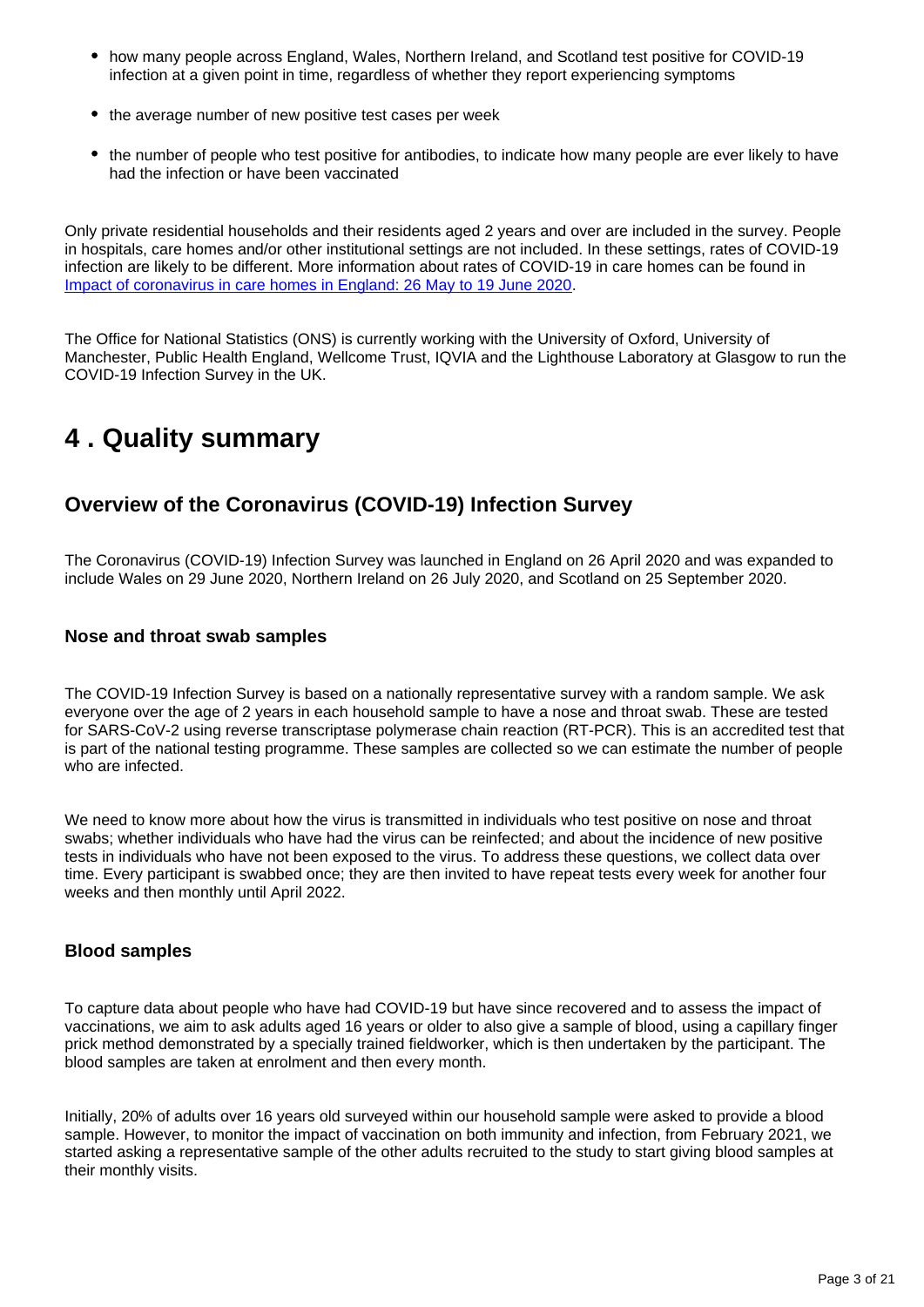The target is to achieve up to 125,000 people giving blood samples every month in England, and up to 7,500, 5,500 and 12,000 per month in Wales, Northern Ireland, and Scotland respectively (150,000 in total across the UK) through to April 2022.

#### **Estimating those testing positive and antibodies**

We use a number of different techniques to estimate the number of people testing positive for SARS-CoV2 (the virus that causes the coronavirus (COVID-19) disease) and the presence of antibodies, broken down by different characteristics (age, region and so on). The results are adjusted for a number of characteristics such as age, sex and region to be representative of the community population, and to help mitigate possible biases from nonconsent and non-response.

## **Uses and users of the COVID-19 Infection Survey**

The UK government, Scottish Government, Welsh Government and Northern Ireland Executive are the main users of the COVID-19 Infection Survey. They use our statistics to track the progress of the COVID-19 pandemic in the UK and to help inform decisions about COVID-19 restrictions and related policies.

Matters such as COVID-19 restrictions and policies related to the COVID-19 pandemic are devolved and the Scottish Government, Welsh Government and Northern Ireland Executive use data from the COVID-19 Infection Survey to inform these decisions.

The Welsh Government, Department of Health (Northern Ireland Executive) and the Scottish Government use the results from the COVID-19 Infection Survey to analyse and describe trends and changes in the COVID-19 pandemic for Wales, Northern Ireland, and Scotland respectively.

The results of the COVID-19 Infection Survey contribute to the Scientific Advisory Group for Emergencies (SAGE) estimates of the rate of transmission of the infection, often referred to as "R". The survey also provides important information about the socio-demographic characteristics of the people and households who have contracted COVID-19. Results are also used to inform policy in government, providing an evidence base for decisions around changes to restrictions, helping with monitoring and surveillance, and with planning for services and vaccinations.

Other users include academics and health researchers, who conduct research and analysis of the COVID-19 pandemic, the characteristics of those testing positive (such as their occupation, work location, travel status and symptoms experienced) and any possible inequalities associated with those.

The media also report widely on the COVID-19 Infection Survey data and the general public are interested in the statistics produced by the COVID-19 Infection Survey to help understand trends in the percentage of people testing positive. The survey is also used by international audiences such as the World Health Organisation (WHO) who use the data to help measure the pandemic globally.

The data can be used for:

- estimating the number and proportion of current positive cases in the community, including cases where people do not report having any symptoms
- identifying differences in numbers of positive cases and changes in them over time between different areas and regions
- estimating the number of new cases and change over time in positive cases
- estimating the number of people testing positive for COVID-19 antibodies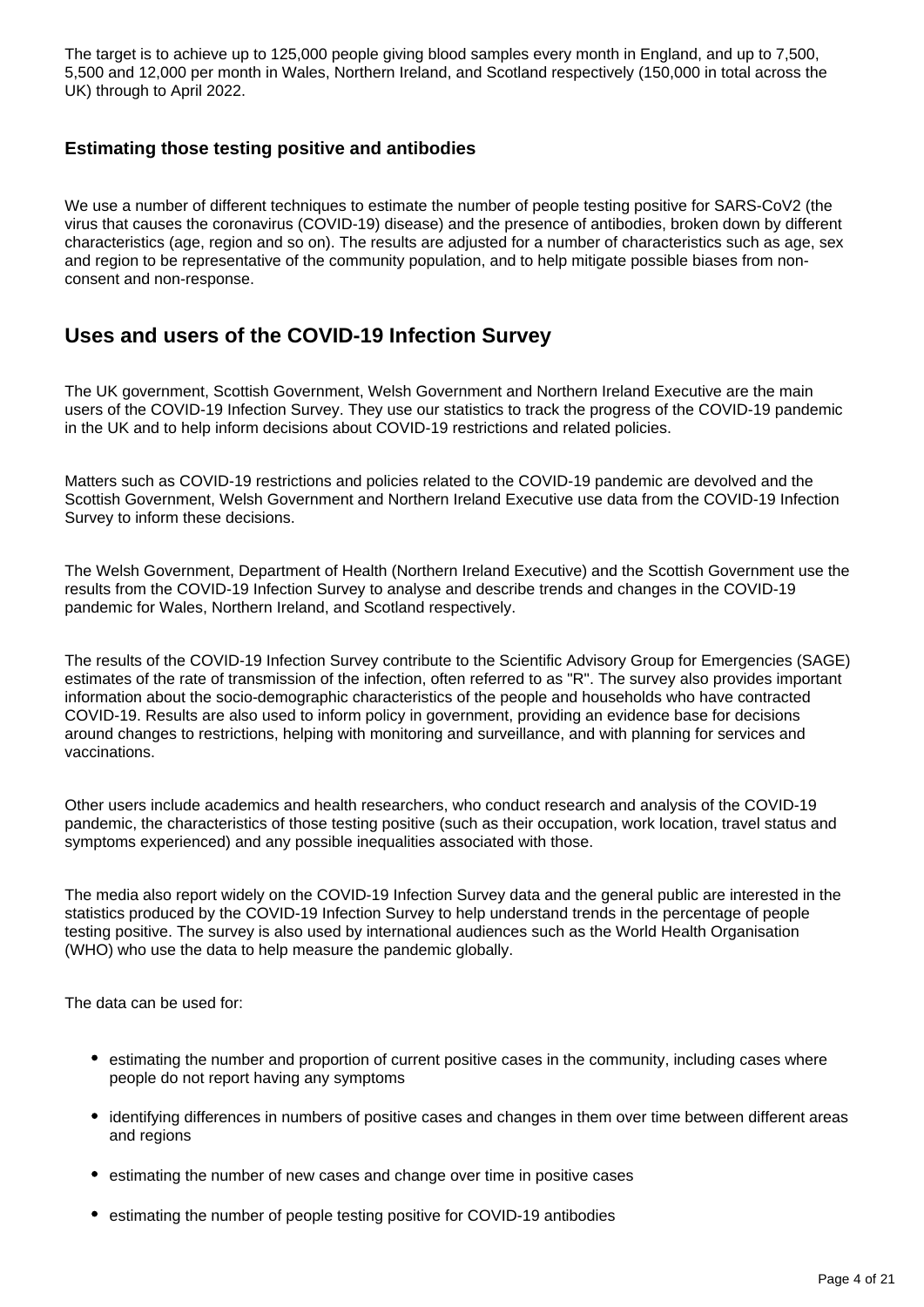The data cannot be used for:

- measuring the number of cases and infections in care homes, hospitals and/or other institutional settings
- providing information about recovery time of those infected

# **Strengths and limitations of the COVID-19 Infection Survey**

These statistics have been produced rapidly in response to developing world events. The Office for Statistics Regulation, on behalf of the UK Statistics Authority, reviewed them in [May 2020](https://osr.statisticsauthority.gov.uk/correspondence/review-of-coronavirus-covid-19-infection-survey/) and again in [March 2021](https://osr.statisticsauthority.gov.uk/correspondence/ed-humpherson-to-iain-bell-ons-covid-19-infection-survey-statistics/) against important aspects of the [Code of Practice for Statistics](https://code.statisticsauthority.gov.uk/) and regarded them as consistent with the Code's pillars of [trustworthiness,](https://code.statisticsauthority.gov.uk/the-code/trustworthiness/) [quality](https://code.statisticsauthority.gov.uk/the-code/quality/) and [value.](https://code.statisticsauthority.gov.uk/the-code/value/)

#### **Sample size and selection**

One of the survey's main strengths is the fact the survey subjects are a random sample of the population with a large sample size. This means that unlike other sources such as [NHS Test and Trace,](https://www.gov.uk/guidance/nhs-test-and-trace-how-it-works) for example, which includes only people reporting symptoms, the COVID-19 infection survey also picks up those people not reporting symptoms too.

#### **Timeliness**

The survey presents very timely estimates either weekly or fortnightly on a range of domains of interest such as the presence of antibodies and symptoms experienced. The survey questionnaire is also adaptable as social factors change like return to work and travel.

#### **Uncertainty**

As well as low prevalence rates limiting analysis, the estimates presented in our weekly bulletin and monthly article contain [uncertainty](https://www.ons.gov.uk/methodology/methodologytopicsandstatisticalconcepts/uncertaintyandhowwemeasureit), although the statistics produced as outputs from the survey data are our best estimates, they should not be regarded as completely accurately reflecting the unknown true numbers we are trying to estimate. There are many sources of uncertainty including:

- uncertainty in the test (false negatives and false positives can exist)
- in the estimates because we have sampled only a proportion of the population
- potential non-response bias, which may not be fully mitigated by the weighting
- uncertainty in the models used (some models borrow strength and there could be possible incoherence between modelled estimates and point-in-time estimates)
- the quality of data collected in the questionnaire

Information on the main sources of uncertainty are presented in [our methodology article](https://www.ons.gov.uk/peoplepopulationandcommunity/healthandsocialcare/conditionsanddiseases/methodologies/covid19infectionsurveypilotmethodsandfurtherinformation) and in our Accuracy and [Confidence: why we trust the data from the COVID-19 Infection Survey](https://blog.ons.gov.uk/2021/04/09/accuracy-and-confidence-why-we-trust-the-data-from-the-covid-19-infection-survey/) blog.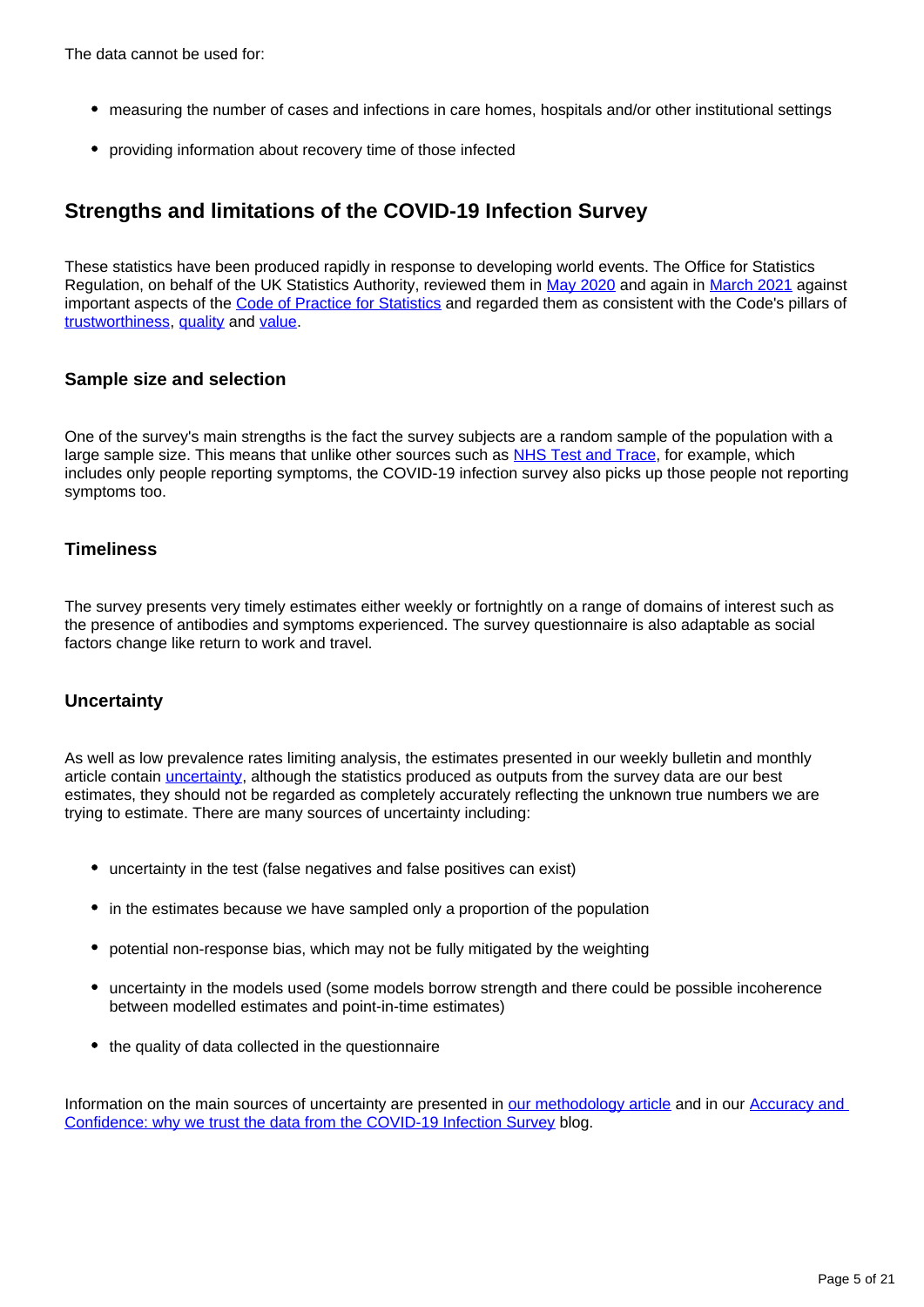# <span id="page-5-0"></span>**5 . Quality characteristics of the Coronavirus (COVID-19) Infection Survey**

# **Relevance**

(The degree to which statistical outputs meet current and potential user needs.)

The Coronavirus (COVID-19) Infection Survey, looks to estimate the percentage of the population testing positive for COVID-19 and helps track the current extent of infection and transmission of COVID-19 among the community population as a whole.

We use the number of people testing positive for COVID-19 with PCR tests via nose and throat swabs to calculate the proportion of the community population who test positive for the infection at a given point in time (positivity rate), and the number of new infections over a given time period (incidence rate).

We calculate the positivity rate for COVID-19 in England, Wales, Northern Ireland, and Scotland as well as regions of England and, when the positivity rate allows, also for sub-regional geographies for the UK. Note that we report the positivity rate rather than the prevalence rate, as to calculate the latter would need an accurate understanding of the swab test's sensitivity (true-positive rate) and specificity (true-negative rate).

The incidence rate is a measure of only new infections in a given time period. A statistical model calculates the clearance time (the time between the first positive test and last time a participant would have tested positive). New infections are then deduced from these clearance times in England, Wales, Northern Ireland, and Scotland.

We use blood test results to identify individuals who have antibodies against SARS-CoV-2, which helps us to understand who has had COVID-19 in the past and the impact of vaccinations. These blood tests are taken from individuals aged 16 years and over from a randomly selected subsample of households. We also present data on the [characteristics of people testing positive for COVID-19](https://www.ons.gov.uk/peoplepopulationandcommunity/healthandsocialcare/conditionsanddiseases/bulletins/coronaviruscovid19infectionsurveycharacteristicsofpeopletestingpositiveforcovid19uk/latest) in our fortnightly bulletin. Topics to be included vary depending on user need.

Statistics from the COVID-19 Infection Survey are used to aid government decision-making, providing insights on how the infection is spreading in the community. This helps the government to make informed decisions on important policies such as changes to restrictions and planning for services and vaccination rollout.

#### **Analysis feeding into calculation of the reproduction number, R**

The statistics produced from this survey contribute to modelling, which is used to calculate the reproduction number (R) of the virus.

R is the average number of secondary infections produced by one infected person. The Scientific Pandemic Influenza Group on Modelling (SPI-M), a sub-group of the Scientific Advisory Group for Emergencies (SAGE), has [built a consensus on the value of R](https://www.gov.uk/guidance/the-r-number-in-the-uk) based on expert scientific advice from multiple academic groups.

# **Accuracy and reliability**

(The accuracy of statistical outputs is the degree of closeness between an estimate and the true value that the statistics were intended to measure. Reliability refers to the closeness of the initial estimates value to the subsequent estimates value.)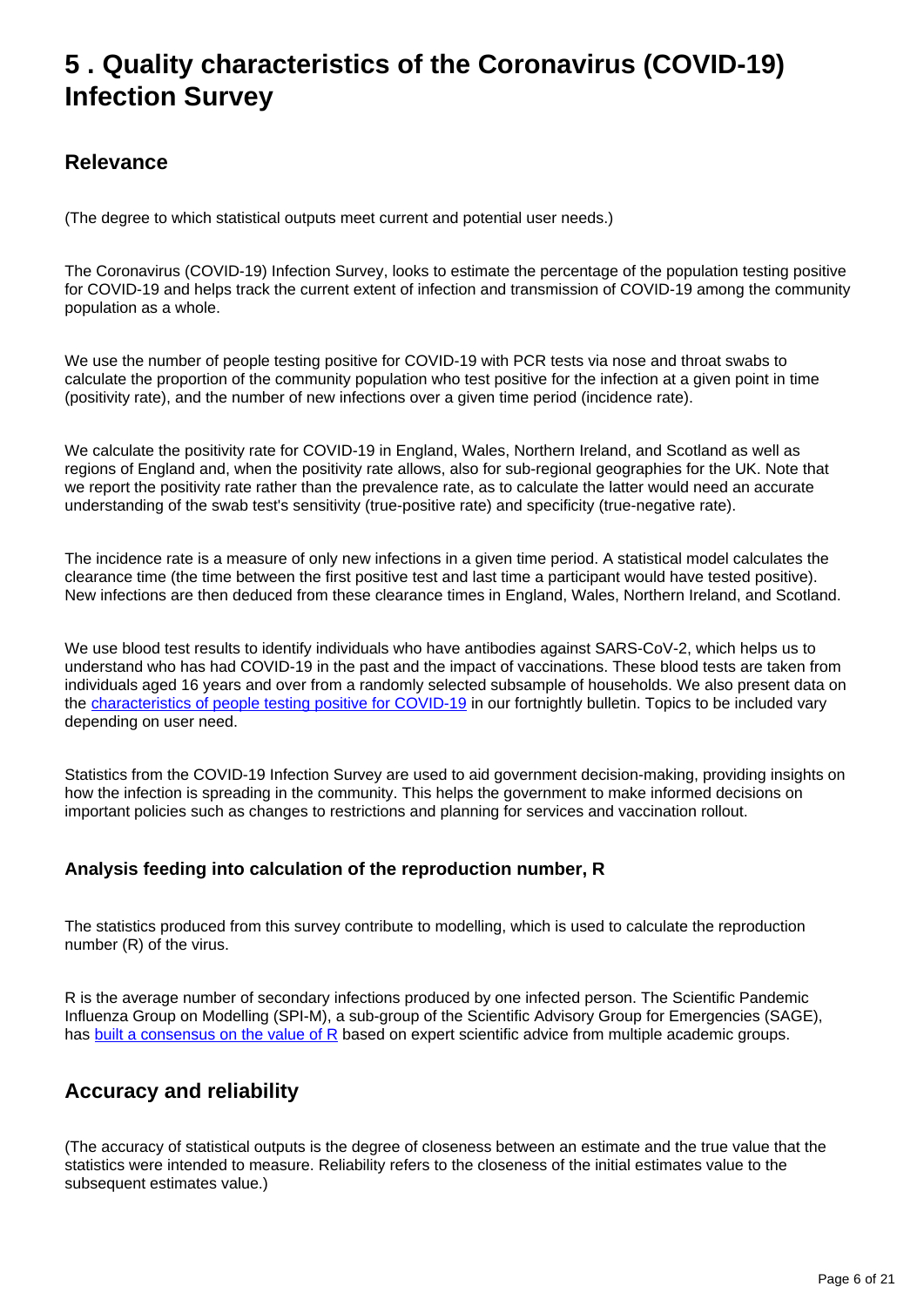#### **Uncertainty**

The estimates presented in our [weekly COVID-19 Infection Survey bulletin](https://www.ons.gov.uk/peoplepopulationandcommunity/healthandsocialcare/conditionsanddiseases/bulletins/coronaviruscovid19infectionsurveypilot/latest) and fortnightly characteristics and antibody and vaccination bulletins contain uncertainty. There are many sources of uncertainty, but the main sources in the information presented include each of the following:

- uncertainty in the test (false-positives, false-negatives and timing of the infection)
- data are based on a sample of people rather than the whole population, so there is some statistical uncertainty in the estimates
- uncertainty in the model
- uncertainty in the quality of data collected in the questionnaire and in the swabbing procedure

Results come directly from the laboratory that performs the PCR test, and no test is perfect. There will be falsepositive and false-negative results from the tests, and false-negatives could also come from the fact that participants in this study are self-swabbing. More information about the potential impact of false-positives and false-negatives is provided in the Test sensitivity and specificity section.

Any estimate based on a random sample contains some uncertainty. If we were to repeat the whole process many times, we would expect the true value to lie in the 95% confidence interval on 95% of occasions. A wider interval indicates more uncertainty in the estimate.

As in any survey, some data can be incorrect or missing. For example, participants and interviewers sometimes misinterpret questions, record information that is not entirely accurate, or skip them by accident. To minimise the impact of this, we clean the data, editing or removing data that are clearly incorrect. For more information, see our [methodology page on statistical uncertainty.](https://www.ons.gov.uk/methodology/methodologytopicsandstatisticalconcepts/uncertaintyandhowwemeasureit)

#### **Response rates**

Participants selected and invited to take part in the Coronavirus (COVID-19) Infection Survey are not given a specified date by which to respond, and as a result reported response rates will increase as time progresses. Although most responses occur within the first few weeks after invitation letters are sent, they can continue to increase for some time after that.

We have used two approaches to selecting households for the survey: the first was to re-contact named previous respondents from other ONS surveys who agreed to further contact about other research (this now makes up a small subset of the overall sample), and the second is by writing to "the householder" at addresses selected from the AddressBase (a sampling frame).

For more information on the sampling process, see [Section 2: Study design: sampling](https://www.ons.gov.uk/peoplepopulationandcommunity/healthandsocialcare/conditionsanddiseases/methodologies/covid19infectionsurveypilotmethodsandfurtherinformation#study-design-sampling) in our methods article. For up-to-date information on our response rates, please see [our most recent bulletin](https://www.ons.gov.uk/peoplepopulationandcommunity/healthandsocialcare/conditionsanddiseases/bulletins/coronaviruscovid19infectionsurveypilot/latest).

Response rates for each nation are found in the [dataset](https://www.ons.gov.uk/peoplepopulationandcommunity/healthandsocialcare/conditionsanddiseases/datasets/covid19infectionsurveytechnicaldata) that accompanies this bulletin. We provide response rates separately for the different sampling phases of the study.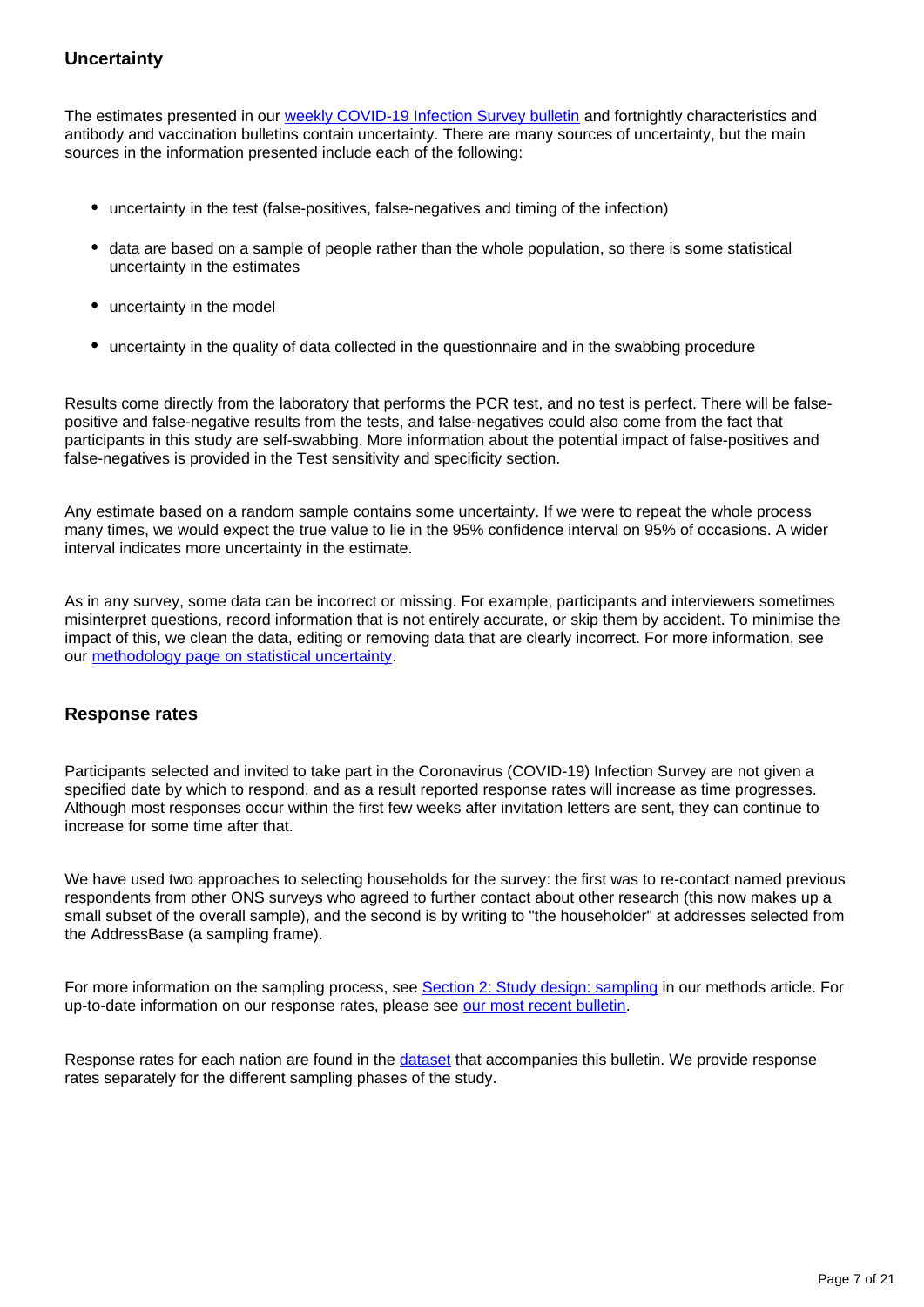#### **Communicating uncertainty**

The data that are modelled are drawn from a sample and so there is uncertainty around the estimates that the model produces, which is based on a number of assumptions. Because a Bayesian regression model was used, we present estimates along with credible intervals. These 95% credible intervals can be interpreted as there being a 95% probability that such intervals will contain the true value being estimated. Again, a wider interval indicates more uncertainty in the estimate.

For our weighted estimates, confidence intervals are provided. These again are calculated so that if we were to repeat the survey many times on the same occasion and in the same conditions, in 95% of these surveys the true population value would be contained within the 95% confidence intervals. Smaller intervals suggest greater certainty in the estimate, whereas wider intervals suggest greater uncertainty in the estimate.

Further information on confidence and credible intervals can be found in [Section 13: Confidence intervals and](https://www.ons.gov.uk/peoplepopulationandcommunity/healthandsocialcare/conditionsanddiseases/methodologies/covid19infectionsurveypilotmethodsandfurtherinformation#confidence-intervals-and-credible-intervals)  [credible intervals](https://www.ons.gov.uk/peoplepopulationandcommunity/healthandsocialcare/conditionsanddiseases/methodologies/covid19infectionsurveypilotmethodsandfurtherinformation#confidence-intervals-and-credible-intervals) in our methods article.

#### **Representativeness**

Ensuring a representative sample of the general population is important for producing survey-based estimates broken down by characteristics such as age, sex, region and ethnicity. In the Coronavirus (COVID-19) Infection Survey, this is important because estimates of COVID-19 positivity rates and antibody rates are required to help us understand trends in different population sub-groups and different parts of the country.

The ONS regularly produces information on the representativeness of the survey. Findings show that the swabs sample is representative of both males and females at a UK level and for all the nations of the UK. All age groups are well represented, and the swab sample is representative of all regions and representative of Wales, Scotland, and Northern Ireland in terms of population share. The white group is overrepresented at the UK level and at a UK level, households of three or more are overrepresented, while households of one person or two people are underrepresented.

The following tables provide an example of some of the representative analysis for the swabs sample for the UK for the week of the 15 May 2021. The unweighted response population is the actual number of people taking part in the survey, while the weighted population has been adjusted to be representative of the target population. The calibration step of the weighting ensures coherence for those variables and categories used in the weighting. Hence the "actual proportion" and "weighted proportion" agree for every category of age and sex because they are used in the weighting.

Table 1a: Actual UK population by sex

#### **UK**

| <b>Sex</b> | Relevant actual proportion |  |                                               |  |  |  |
|------------|----------------------------|--|-----------------------------------------------|--|--|--|
|            | people                     |  | Number of Proportion Cumulative<br>proportion |  |  |  |
|            | Female 32,753,171 0.51     |  | 0.51                                          |  |  |  |
| Male       | 31,190,622 0.49            |  | 1.00                                          |  |  |  |

**Missing**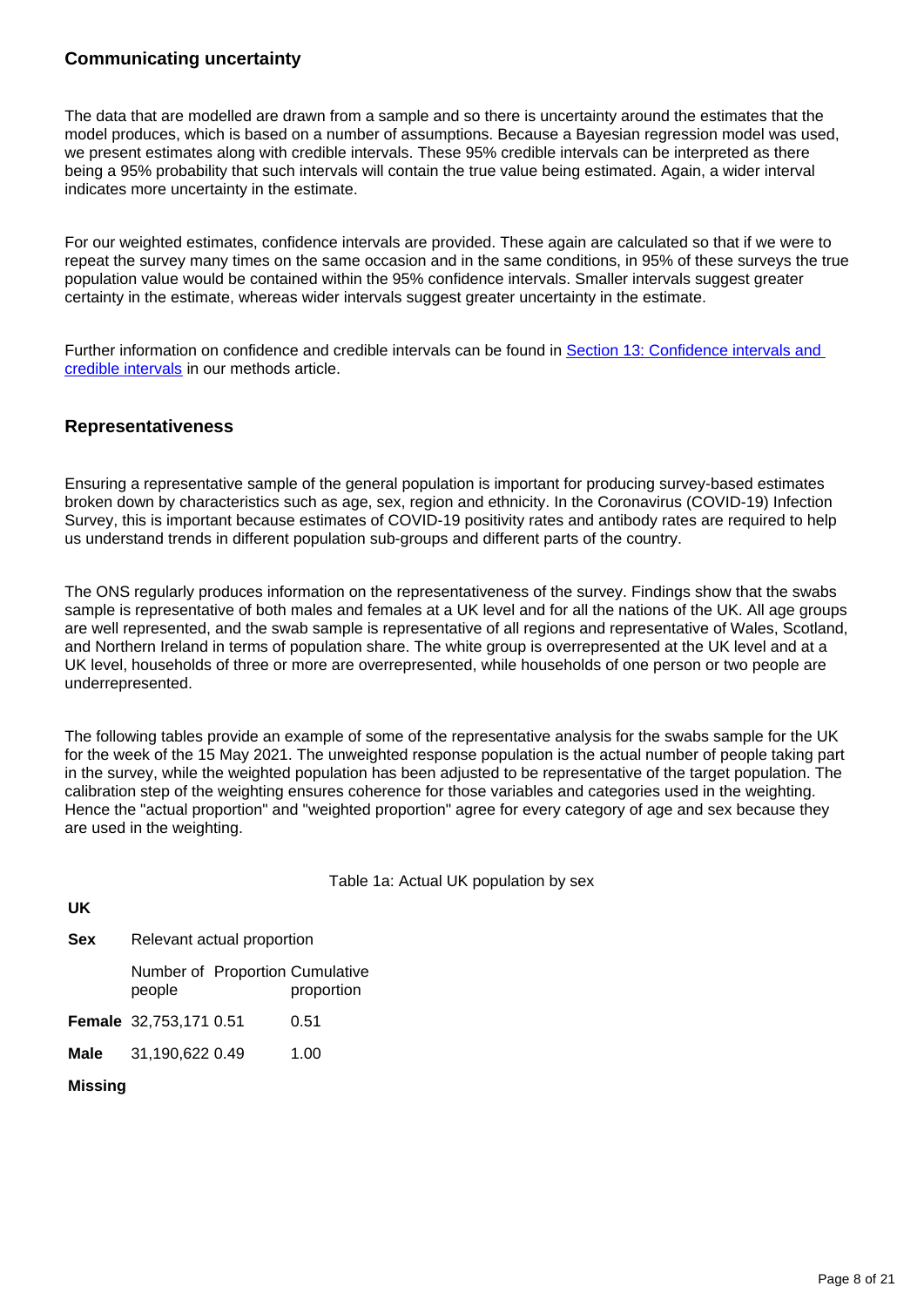#### **UK**

Response population

| <b>Sex</b>       | Unweighted             |                                              |                                 | Weighted        |                                |            |  |
|------------------|------------------------|----------------------------------------------|---------------------------------|-----------------|--------------------------------|------------|--|
|                  | Number<br>οf<br>people | Proportion<br>(excluding missing) proportion | Cumulative Number of Proportion | people          | (excluding missing) proportion | Cumulative |  |
|                  | <b>Female</b> 243,154  | 0.53                                         | 0.53                            | 32,752,616 0.51 |                                | 0.51       |  |
| <b>Male</b>      | 218,754                | 0.47                                         | 1.00                            | 31,910,252 0.49 |                                | 1.00       |  |
| <b>Missing 0</b> |                        |                                              |                                 | 0               |                                |            |  |

Table 1c: Representativeness of the response population compared with the actual population by sex

#### **UK**

Representativeness

| <b>Sex</b>         | Absolute difference<br>to actual population |      | Proportional difference<br>to actual population |       |  |
|--------------------|---------------------------------------------|------|-------------------------------------------------|-------|--|
|                    |                                             |      | Unweighted Weighted Unweighted Weighted         |       |  |
| <b>Female 0.02</b> |                                             | 0.00 | 4%                                              | $0\%$ |  |
| Male               | $-0.02$                                     | 0.00 | $-4%$                                           | 0%    |  |

### **Missing**

Table 1d: Actual UK population by age

### **UK**

**Age** Relevant actual proportion

|     | people                   | Number of Proportion Cumulative<br>proportion |
|-----|--------------------------|-----------------------------------------------|
|     | 2 to 11 8,112,866 0.13   | 0.13                                          |
|     | 12 to 16 3,880,522 0.06  | 0.19                                          |
|     | 17 to 24 5,886,258 0.09  | 0.28                                          |
|     | 25 to 34 8,901,150 0.14  | 0.41                                          |
|     | 35 to 49 12,732,174 0.20 | 0.61                                          |
|     | 50 to 69 16,315,106 0.25 | 0.86                                          |
| 70+ | 8.835.719 0.14           | 1.00                                          |
|     |                          |                                               |

#### **Missing**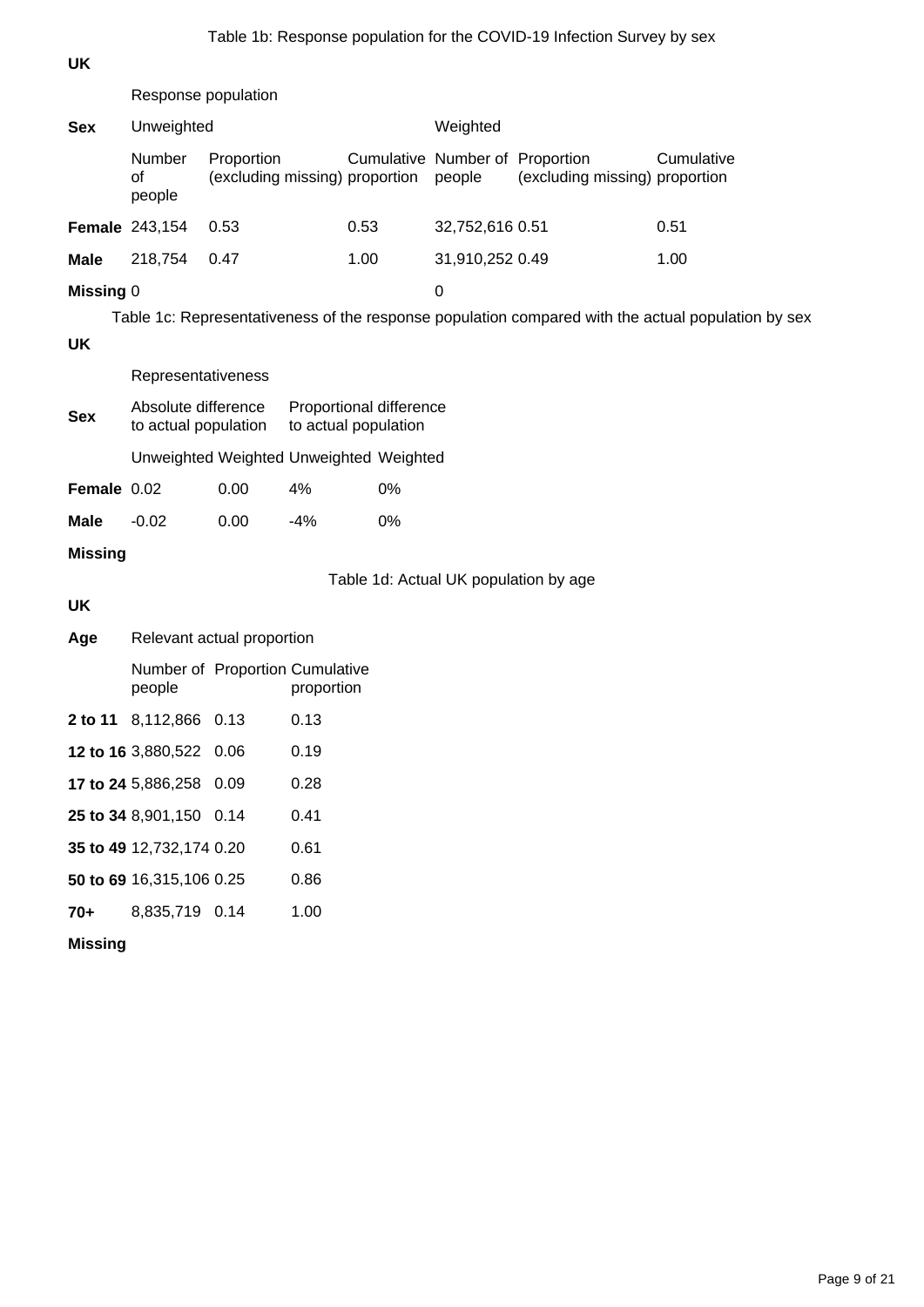#### **UK**

Response population

| Age                    | Unweighted             |                                              |                                 | Weighted        |                                |            |  |
|------------------------|------------------------|----------------------------------------------|---------------------------------|-----------------|--------------------------------|------------|--|
|                        | Number<br>οf<br>people | Proportion<br>(excluding missing) proportion | Cumulative Number of Proportion | people          | (excluding missing) proportion | Cumulative |  |
| 2 to 11                | 33,131                 | 0.07                                         | 0.07                            | 8,084,260 0.13  |                                | 0.13       |  |
| 12 to 16 24,812        |                        | 0.05                                         | 0.13                            | 3,890,412 0.06  |                                | 0.19       |  |
| <b>17 to 24 28,964</b> |                        | 0.06                                         | 0.19                            | 5,889,524 0.09  |                                | 0.28       |  |
| 25 to 34 47,478        |                        | 0.10                                         | 0.29                            | 8,895,499 0.14  |                                | 0.41       |  |
| 35 to 49 91,121        |                        | 0.20                                         | 0.49                            | 12,729,483 0.20 |                                | 0.61       |  |
| 50 to 69 153,167       |                        | 0.33                                         | 0.82                            | 16,324,053 0.25 |                                | 0.86       |  |
| 70+                    | 83,235                 | 0.18                                         | 1.00                            | 8,849,638 0.14  |                                | 1.00       |  |
| Missing 0              |                        |                                              |                                 | 0               |                                |            |  |

Table 1f: Representativeness of the response population compared with the actual population by age

#### **UK**

|                                                 | Representativeness             |      |                   |                         |                 |                            |                                               |  |  |
|-------------------------------------------------|--------------------------------|------|-------------------|-------------------------|-----------------|----------------------------|-----------------------------------------------|--|--|
|                                                 | Absolute difference<br>to      |      | to                | Proportional difference |                 |                            |                                               |  |  |
|                                                 | actual population              |      | actual population |                         |                 |                            |                                               |  |  |
| Age                                             | Unweighted Weighted Unweighted |      |                   |                         | Weighted        |                            |                                               |  |  |
| 2 to 11 -0.05                                   |                                | 0.00 | $-43%$            |                         | 0%              |                            |                                               |  |  |
| 12 to 16 -0.01                                  |                                | 0.00 | $-10%$            |                         | 0%              |                            |                                               |  |  |
| 17 to 24 -0.03                                  |                                | 0.00 | $-31%$            |                         | 0%              |                            |                                               |  |  |
| 25 to 34 -0.03                                  |                                | 0.00 | $-25%$            |                         | 0%              |                            |                                               |  |  |
| 35 to 49 0.00                                   |                                | 0.00 | 0%                |                         | 0%              |                            |                                               |  |  |
| 50 to 69 0.08                                   |                                | 0.00 | 31%               |                         | 0%              |                            |                                               |  |  |
| $70+$                                           | 0.04                           | 0.00 | 32%               |                         | 0%              |                            |                                               |  |  |
| <b>Missing</b>                                  |                                |      |                   |                         |                 |                            |                                               |  |  |
|                                                 |                                |      |                   |                         |                 |                            | Table 1g: : Actual UK population by ethnicity |  |  |
| <b>UK</b>                                       |                                |      |                   |                         |                 |                            |                                               |  |  |
| <b>Ethnicity</b>                                |                                |      |                   |                         |                 | Relevant actual proportion |                                               |  |  |
|                                                 |                                |      |                   | people                  |                 |                            | Number of Proportion Cumulative<br>proportion |  |  |
| White                                           |                                |      |                   |                         | 55,513,974 0.86 |                            | 0.86                                          |  |  |
| <b>Asian/Asian British</b>                      |                                |      |                   | 4,791,530               | 0.07            | 0.93                       |                                               |  |  |
| Black/African/Caribbean/Black British 2,150,975 |                                |      |                   |                         | 0.03            | 0.97                       |                                               |  |  |
| <b>Mixed/Multiple ethnic groups</b>             |                                |      |                   | 1,064,744               | 0.02            | 0.98                       |                                               |  |  |
|                                                 | Other ethnic groups            |      |                   |                         | 1,142,570 0.02  |                            | 1.00                                          |  |  |
| <b>Missing</b>                                  |                                |      |                   |                         |                 |                            |                                               |  |  |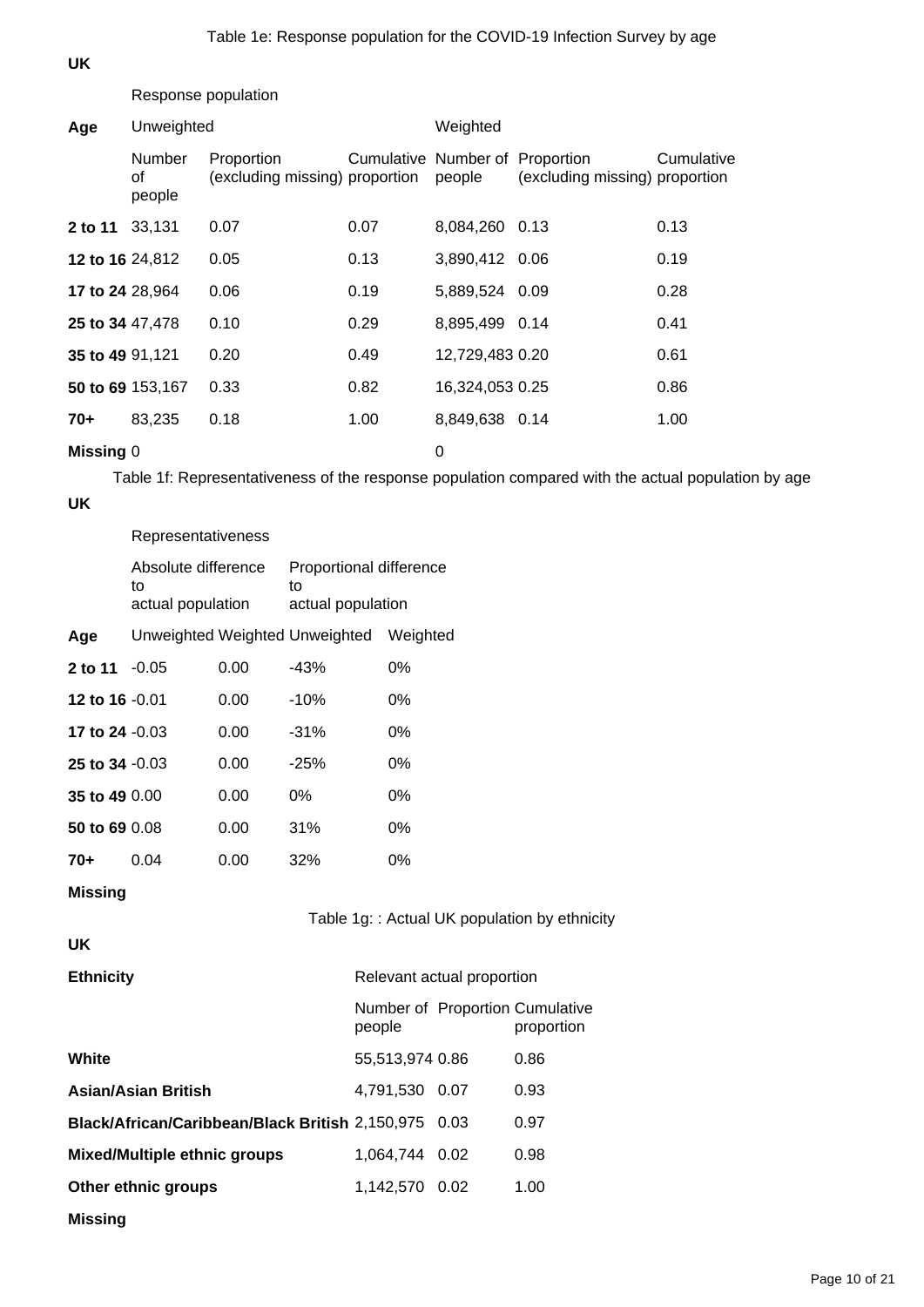Table 1h: Response population for the COVID-19 Infection Survey by ethnicity

**UK**

| <b>Ethnicity</b>                                            | Response population    |                                                |                                |                                                    |                                           |                                                                                                          |            |  |
|-------------------------------------------------------------|------------------------|------------------------------------------------|--------------------------------|----------------------------------------------------|-------------------------------------------|----------------------------------------------------------------------------------------------------------|------------|--|
|                                                             | Unweighted             |                                                |                                |                                                    | Weighted                                  |                                                                                                          |            |  |
|                                                             | Number<br>of<br>people | Proportion                                     | (excluding missing) proportion |                                                    | Cumulative Number of Proportion<br>people | (excluding missing) proportion                                                                           | Cumulative |  |
| White                                                       | 426,150                | 0.92                                           |                                | 0.92                                               | 59,341,180 0.92                           |                                                                                                          | 0.92       |  |
| Asian/Asian British 18,425                                  |                        | 0.04                                           |                                | 0.96                                               | 2,649,675 0.04                            |                                                                                                          | 0.96       |  |
| <b>Black/African/</b><br>Caribbean/<br><b>Black British</b> | 4,497                  | 0.01                                           |                                | 0.97                                               | 647,962                                   | 0.01                                                                                                     | 0.97       |  |
| <b>Mixed/Multiple</b><br>ethnic groups                      | 8,109                  | 0.02                                           |                                | 0.99                                               | 1,338,596 0.02                            |                                                                                                          | 0.99       |  |
| Other ethnic<br>groups                                      | 4,509                  | 0.01                                           |                                | 1.00                                               | 659,863                                   | 0.01                                                                                                     | 1.00       |  |
| <b>Missing</b>                                              | 218                    |                                                |                                |                                                    | 25,591                                    |                                                                                                          |            |  |
|                                                             |                        |                                                |                                |                                                    |                                           | Table 1i: Representativeness of the response population compared with the actual population by ethnicity |            |  |
| <b>UK</b>                                                   |                        |                                                |                                |                                                    |                                           |                                                                                                          |            |  |
| <b>Ethnicity</b>                                            |                        |                                                | Representativeness             |                                                    |                                           |                                                                                                          |            |  |
|                                                             |                        | Absolute difference<br>to<br>actual population |                                | Proportional difference<br>to<br>actual population |                                           |                                                                                                          |            |  |
|                                                             |                        |                                                | Unweighted Weighted Unweighted |                                                    |                                           | Weighted                                                                                                 |            |  |
| White                                                       |                        |                                                | 0.06                           | 0.06                                               | 8%                                        | 7%                                                                                                       |            |  |
| <b>Asian/Asian British</b>                                  |                        |                                                | $-0.03$                        | $-0.03$                                            | $-46%$                                    | $-45%$                                                                                                   |            |  |
| Black/African/Caribbean/Black British -0.02                 |                        |                                                |                                | $-0.02$                                            | $-71%$                                    | $-70%$                                                                                                   |            |  |
| <b>Mixed/Multiple ethnic groups</b>                         |                        |                                                | 0.00                           | 0.00                                               | 7%                                        | 26%                                                                                                      |            |  |
| Other ethnic groups                                         |                        |                                                | $-0.01$                        | $-0.01$                                            | $-45%$                                    | $-42%$                                                                                                   |            |  |

**Missing**

To address the fact that some individuals in the survey will have dropped out and others will not respond to the initial invite and to reduce potential bias, the regression models used to produce our estimates adjust the survey results to be more representative of the overall population in terms of age, sex, region (for England) and ethnicity (for England, Scotland and Wales). For more information see our methods article.

We are also looking at further ways we can improve the representativeness of individuals taking part in the survey. For example, we have a programme of work to look at increasing the representativeness of ethnicity in the sample. This includes strategies such as sending out reminders and using community engagement officers to go into communities with underrepresented ethnic groups to explain why taking part in the survey is important.

# **Coherence and comparability**

(Coherence is the degree to which data that are derived from different sources or methods, but refer to the same topic, are similar. Comparability is the degree to which data can be compared over time and between geographic areas.)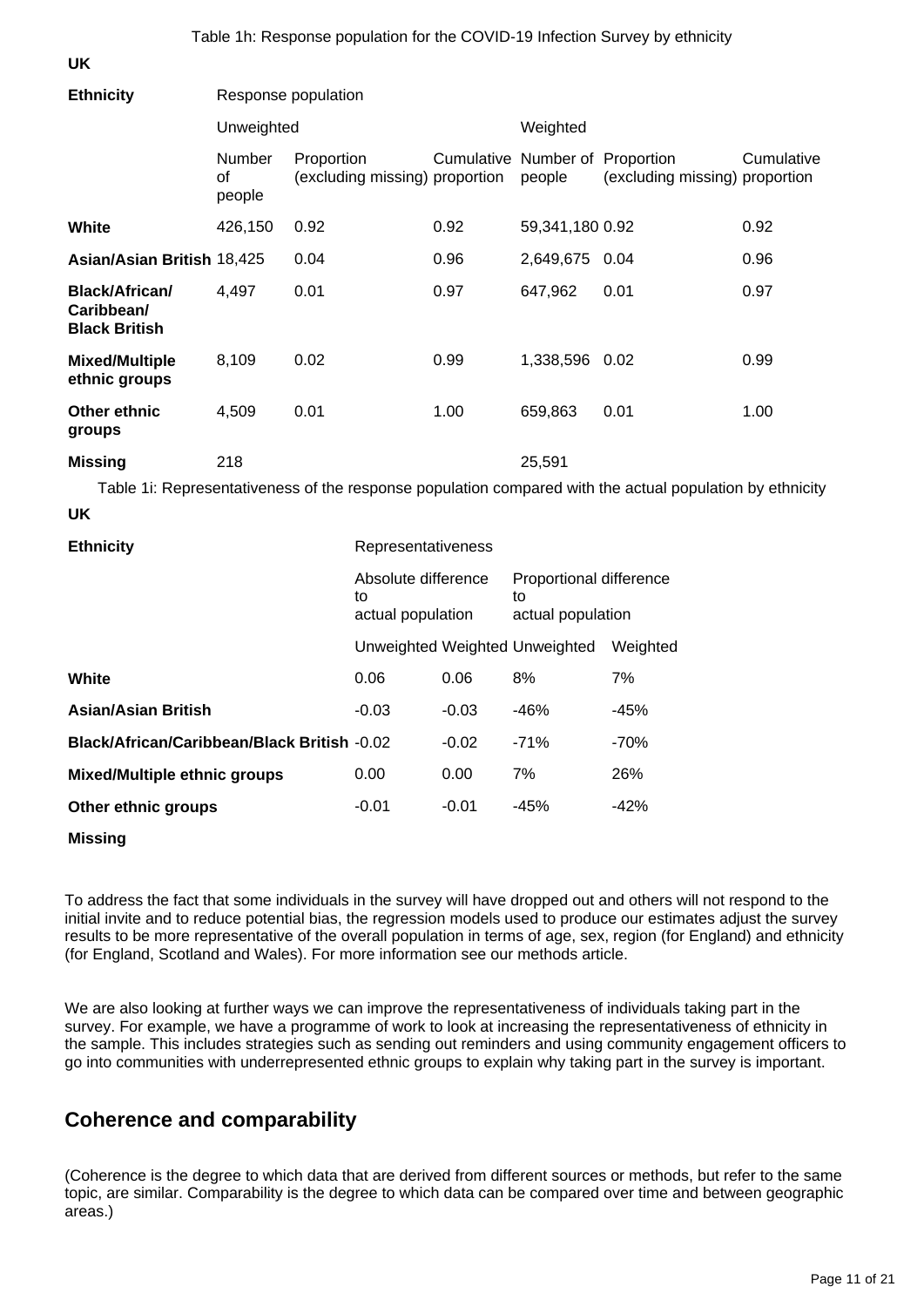The ONS and its academic partners carry out extensive quality assurance in producing these statistics, from checking data received is in the expected format and statistics produced look plausible, to triangulation with other COVID-19 data sources. These are detailed further in this section along with information on why estimates between the different data sources may differ.

### **NHS Test and Trace**

Each nation of the UK ([England](https://www.gov.uk/guidance/nhs-test-and-trace-how-it-works?priority-taxon=774cee22-d896-44c1-a611-e3109cce8eae), [Wales](https://gov.wales/test-trace-protect-contact-tracing-coronavirus-covid-19), [Northern Ireland](https://www.nidirect.gov.uk/articles/coronavirus-covid-19-testing-and-contact-tracing) and [Scotland\)](https://www.gov.scot/publications/coronavirus-covid-19-test-trace-isolate-support/) has a Test and Trace system. These ensure that anyone who develops symptoms of COVID-19 can quickly be tested to find out if they have the virus. Some nations also include targeted asymptomatic testing of NHS and social care staff and care home residents. Additionally, it helps trace close recent contacts of anyone who tests positive for COVID-19 and, if necessary, notify them that they must self-isolate. We have published an article that [compares the methods used in the](https://www.ons.gov.uk/peoplepopulationandcommunity/healthandsocialcare/conditionsanddiseases/articles/comparingmethodsusedinthecoronaviruscovid19infectionsurveyandnhstestandtraceengland/october2020)  [COVID-19 Infection Survey and NHS Test and Trace in England](https://www.ons.gov.uk/peoplepopulationandcommunity/healthandsocialcare/conditionsanddiseases/articles/comparingmethodsusedinthecoronaviruscovid19infectionsurveyandnhstestandtraceengland/october2020).

In comparison with Public Health data and Test and Trace data, the statistics presented in our weekly bulletin take a representative sample of the community population (those in private residential households), including people who are not otherwise prioritised for testing. This means that we can estimate the number of people in the community population with COVID-19 who do not report any evidence of symptoms, which is one of the unique features of the Coronavirus (COVID-19) Infection Survey.

#### **Laboratory confirmed cases in the UK**

Public Health England (PHE) presents data on the total number of [laboratory-confirmed cases in the UK,](https://coronavirus.data.gov.uk/details/cases) which capture the cumulative number of people in the UK who have tested positive for COVID-19. These statistics present all known cases of COVID-19, both current and historical, for the UK, and by nation, by regions of England, and because of the large sample size, by local authority. Further information can be found on the [Coronavirus Dashboard](https://coronavirus.data.gov.uk/). A summary for [England,](https://www.gov.uk/government/publications/national-covid-19-surveillance-reports) [Wales,](https://gov.wales/test-trace-protect-contact-tracing-coronavirus-covid-19) [Scotland](https://www.gov.scot/publications/coronavirus-covid-19-daily-data-for-scotland/) and [Northern Ireland](https://app.powerbi.com/view?r=eyJrIjoiZGYxNjYzNmUtOTlmZS00ODAxLWE1YTEtMjA0NjZhMzlmN2JmIiwidCI6IjljOWEzMGRlLWQ4ZDctNGFhNC05NjAwLTRiZTc2MjVmZjZjNSIsImMiOjh9) is also available.

#### **Other studies**

This study is one of a number of studies that look to provide information around the coronavirus pandemic within the UK.

#### **COVID Symptom Study (ZOE app and King's College London), UK**

The [COVID Symptom Study app](https://covid.joinzoe.com/) allows users to log their health each day, including whether or not they have symptoms of COVID-19. The study aims to predict which combination of symptoms indicate that someone is likely to test positive for COVID-19. The app was developed by the health science company ZOE with data analysis conducted by King's College London. Anyone over the age of 18 years can download the app and take part in the study. Respondents can report symptoms of children.

The study estimates the total number of people with symptomatic COVID-19 and the daily number of new cases of COVID-19 based on app data and swab tests taken in conjunction with the Department of Health and Social Care (DHSC). The study investigates the "predictive power of symptoms", and so the data do not capture people who are infected with COVID-19 but who do not display symptoms.

Unlike the data presented in the COVID-19 Infection Survey bulletins, the COVID Symptom Study may not be a representative sample of the population. It is reliant on app users and so captures only some cases in hospitals, care homes and other communities where fewer people use the app. To account for this, the model adjusts for age and deprivation when producing UK estimates. The larger sample size allows for [detailed geographic](https://covid.joinzoe.com/data)  [breakdown](https://covid.joinzoe.com/data).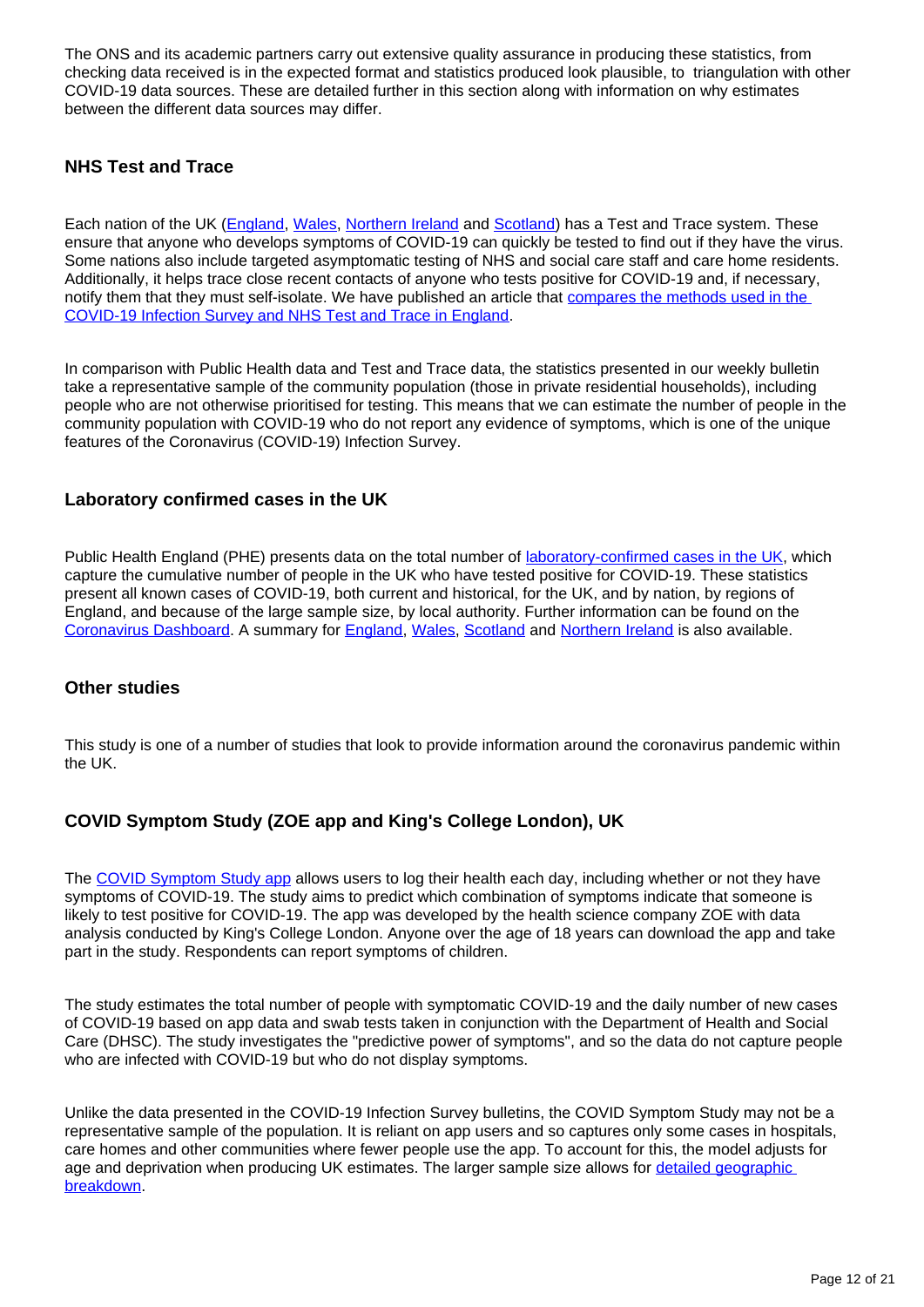#### **Real-time Assessment of Community Transmission-1 and -2 (REACT-1 and -2), England**

Like our study, the [Real-time Assessment of Community Transmission-1 \(REACT-1\) survey,](https://www.imperial.ac.uk/medicine/research-and-impact/groups/react-study/the-react-1-programme/) led by Imperial College London, involves taking swab samples to test for COVID-19 antigens to estimate the prevalence and transmission of the virus that causes COVID-19 in the community. Each round of the study currently involves around 160,000 participants aged five years and over, selected from a random cross-section sample of the general public from GP registration data. It is also possible to look at trends in infection rates by different characteristics, such as age, sex, ethnicity, symptoms and key worker status through the study.

One of the main differences from our COVID-19 Infection Survey is that the REACT surveys do not require followup visits, as the study is interested primarily in prevalence at a given time point.

#### **Public Health England surveillance**

Public Health England (PHE) also publishes an estimate of the [prevalence of antibodies in the blood](https://www.gov.uk/government/publications/national-covid-19-surveillance-reports/sero-surveillance-of-covid-19) in England using blood samples from healthy adult blood donors. PHE provides estimates by region and currently do not scale up to England.

Estimates in our bulletins and those published by PHE are based on different tests; PHE estimates are based on testing using the Euroimmun assay method, while blood samples in our survey are tested for antibodies by research staff at the University of Oxford using a novel ELISA.

For more information about our antibody tests, see the [COVID-19 Infection Survey protocol.](https://www.ndm.ox.ac.uk/protocol-and-information-sheets)

#### **Insights**

The ONS's [latest insights tool](https://www.ons.gov.uk/peoplepopulationandcommunity/healthandsocialcare/conditionsanddiseases/articles/coronaviruscovid19/latestinsights) provides an overview of the coronavirus (COVID-19) pandemic in the UK bringing together data from across the ONS and other data sources to explore the latest data and trends.

# **Accessibility and clarity**

(Accessibility is the ease with which users are able to access the data, also reflecting the format in which the data are available and the availability of supporting information. Clarity refers to the quality and sufficiency of the release details, illustrations and accompanying advice.)

Our recommended format for accessible content is a combination of HTML webpages for narrative, charts and graphs, with data being provided in usable formats such as Excel spreadsheets. Our website also offers users the option to download the narrative in PDF format. Our outputs conform to the ONS [Web accessibility policy](https://style.ons.gov.uk/writing-for-the-web/web-accessibility/datasets/) in terms of formats and font sizes and the presentation of tables and charts.

More details on related releases can be found on the [release calendar on GOV.UK.](https://www.gov.uk/government/statistics/announcements) If there are any changes to the pre-announced release schedule, public attention will be drawn to the change and the reasons for the change will be explained fully.

Early management information from the Coronavirus (COVID-19) Infection Survey is made available to [government decision-makers to inform their response to COVID-19.](https://www.ons.gov.uk/news/statementsandletters/provisionofearlymanagementinformationbytheonstoinformoperationaldecisionmakingforthepublicgoodduringthecoronaviruspandemic) Occasionally, we may publish figures early if it is considered in the public interest. We will ensure that we pre-announce any ad hoc or early publications as soon as possible. These will include supporting information where possible to aid user understanding. This is consistent with guidance from the Office for Statistics Regulation.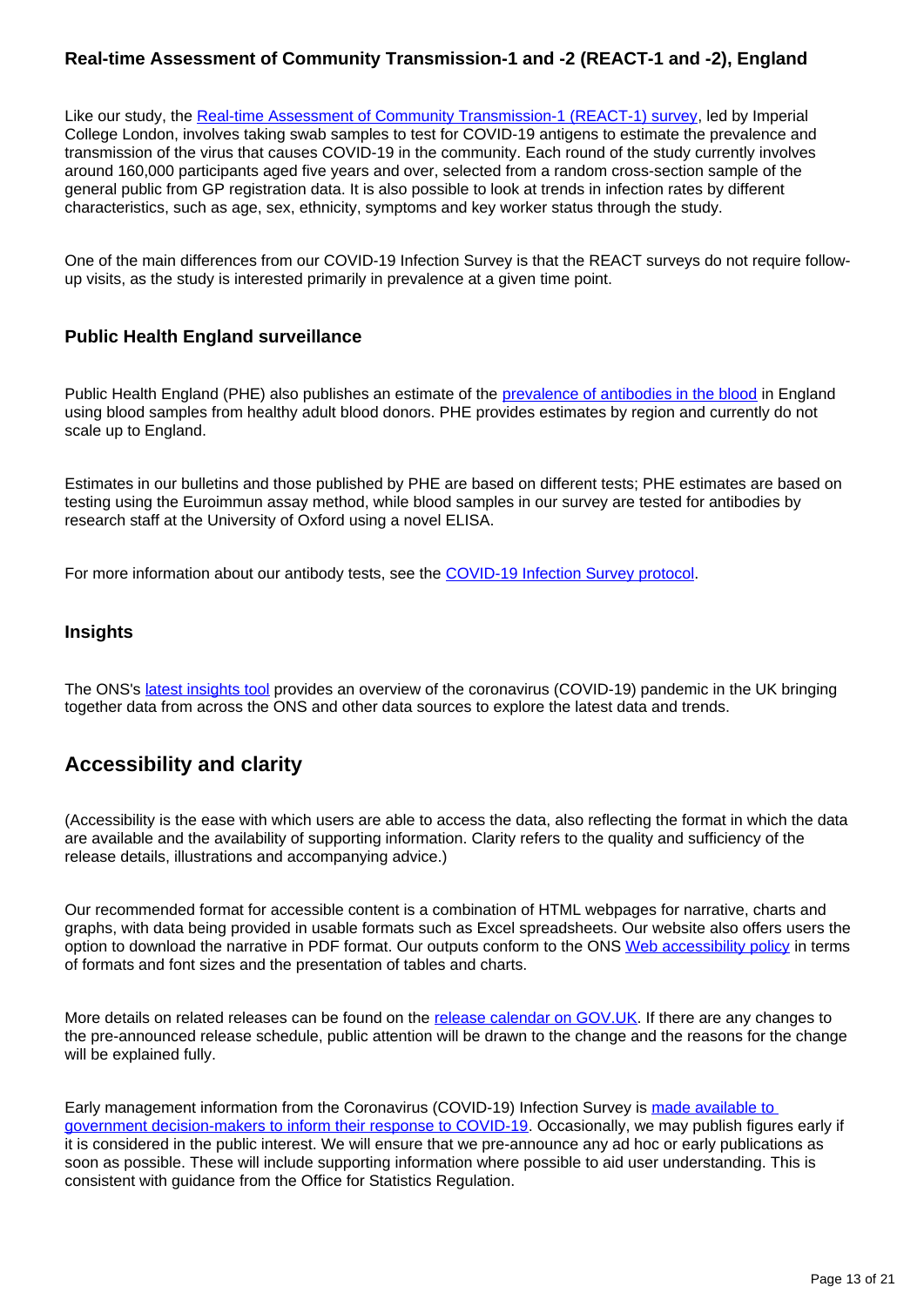In addition to this Quality and Methodology Information Report, quality and methods information is included in our weekly bulletin.

COVID-19 Infection Survey data are available in our Secure Research Service (SRS); this provides access to microdata and disclosive data, which have the potential to identify individuals. Access to such data requires [Approved Researcher accreditation.](https://www.ons.gov.uk/aboutus/whatwedo/statistics/requestingstatistics/approvedresearcherscheme)

# **Timeliness and punctuality**

(Timeliness describes the length of time between data availability and the event they describe. Punctuality is the time lag between the actual delivery of data and the target date on which they were scheduled for release as announced in an official release calendar.)

Survey fieldwork for the Coronavirus (COVID-19) Infection Survey began in England on 26 April 2020 and was expanded to cover Wales, Northern Ireland and Scotland across summer and autumn 2020. Headline figures were provided for each country as soon as sample sizes were sufficiently large to allow for good quality estimates to be produced.

The main aim of the COVID-19 Infection Survey is to provide data on the spread of infection to inform the public and organisations involved in decision-making. The survey also provides valuable information on characteristics of people testing positive (such as symptoms or amount of contact with others) and estimates of the population who would test positive for antibodies. Therefore, these data need to be collected, processed and published within a short time frame. Our typical publications are as follows:

- on a weekly basis, we publish results from the survey in our [COVID-19 Infection Survey bulletin,](https://www.ons.gov.uk/peoplepopulationandcommunity/healthandsocialcare/conditionsanddiseases/bulletins/coronaviruscovid19infectionsurveypilot/latest) which includes headline positivity estimates for England, Wales, Northern Ireland and Scotland, as well as an estimate of the incidence rate for England when possible and a breakdown by age
- on a fortnightly basis, we publish analysis on the [characteristics of those testing positive for COVID-19](https://www.ons.gov.uk/peoplepopulationandcommunity/healthandsocialcare/conditionsanddiseases/bulletins/coronaviruscovid19infectionsurveycharacteristicsofpeopletestingpositiveforcovid19uk/latest)
- on a fortnightly basis, we publish analysis on the [number of people testing positive for COVID-19 antibodies](https://www.ons.gov.uk/peoplepopulationandcommunity/healthandsocialcare/conditionsanddiseases/bulletins/coronaviruscovid19infectionsurveyantibodyandvaccinationdatafortheuk/latest)

Other products such as blogs and technical articles are also published on an ad hoc basis. For more details on related releases, the [GOV.UK release calendar](https://www.gov.uk/government/statistics/announcements) is available online and provides advance notice of release dates.

#### **Reference dates**

We aim to provide the estimates of positivity rates and incidence that are most timely and most representative of each week. We decide the most recent week we can report on is based on the availability of test results for visits that have already happened, accounting for the fact that swabs have to be couriered to the labs, tested and results returned. Typically, the cut-off date for data that are published on the Friday will be the previous Saturday. For example, our bulletin published on Friday 16 July 2021 included data related to 4 to 10 July 2021.

Within the most recent week, we provide an official estimate for positivity rate and incidence based on a reference point from the modelled trends. For positivity rates, we can include all swab test results, even from the most recent visits. Therefore, although we are still expecting further swab test results from the labs, there is sufficient data for the official estimate for infection to be based on a reference point after the start of the reference week. To improve stability in our modelling while maintaining relative timeliness of our estimates, we report our official estimates based on the midpoint of the reference week.

The calculation of incidence uses time between two tests; so, for example, a participant who was last seen two weeks ago and is not due their next visit for another two weeks only contributes to the model up to two weeks ago. Our official estimates of incidence are therefore based on the first day of the reference week.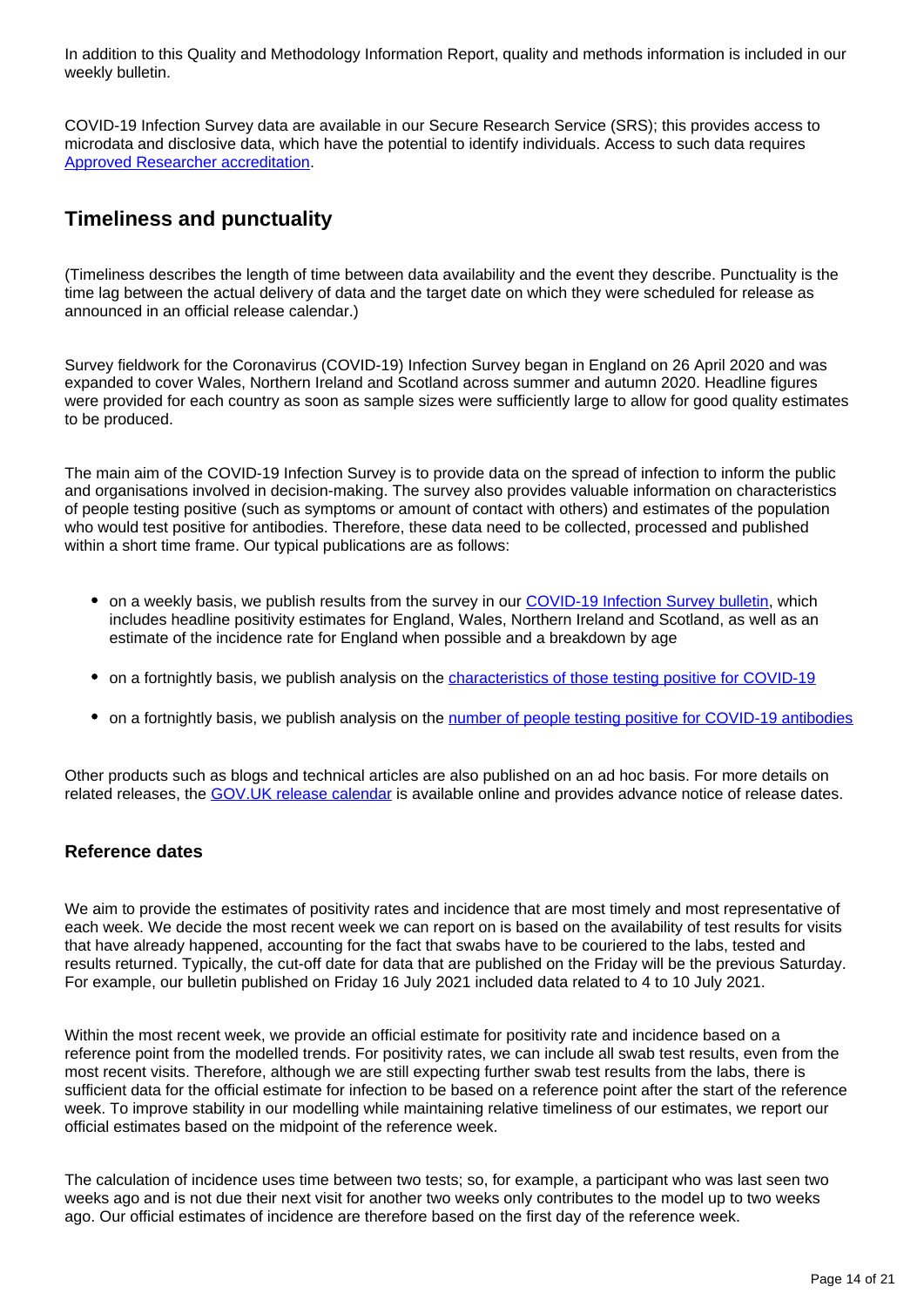#### **Why you can trust our data**

The Office for National Statistics (ONS) is the UK's largest independent producer of statistics and its National Statistical Institute. The [Data Policies and Information Charter](https://www.ons.gov.uk/aboutus/transparencyandgovernance/lookingafterandusingdataforpublicbenefit/policies) details how data are collected, secured and used in the publication of statistics. We treat the data that we hold with respect, keeping it secure and confidential, and we use statistical methods that are professional, ethical and transparent. View more information about our data [policies.](https://www.ons.gov.uk/aboutus/transparencyandgovernance/dataprotection)

The COVID-19 Infection Survey has been carefully designed and tested and is being delivered in partnership with University of Oxford, University of Manchester, Public Health England and Wellcome Trust.

# **Output quality trade-offs**

(Trade-offs are the extent to which different dimensions of quality are balanced against each other.)

#### **Provisional estimates and revisions**

The general principle applied to the Coronavirus (COVID-19) Infection Survey will be that when data are found to be in error, both the data and any associated analysis that has been published by the Office for National Statistics (ONS) will be revised in line with our [revisions and corrections policy.](https://www.ons.gov.uk/methodology/methodologytopicsandstatisticalconcepts/revisions/guidetostatisticalrevisions)

There are a number of reasons why we may wish to revise Coronavirus (COVID-19) Infection Survey estimates once they have been published and/or the datasets disseminated, including:

- errors are discovered in raw, or derived variables
- initial estimates are released with the expectation that these may be revised and updated as further data become available; for example, the use of models where later data points will affect the modelled estimate at earlier time periods
- a significant methods change is made

#### **Revisions made because of errors discovered in raw, or derived variables**

While every effort is made to thoroughly check the data before they are either published or released for dissemination, errors do on occasion occur. This can include errors with the analysis produced, such as categories not including the correct people, or errors made when data are inputted into spreadsheets. When errors occur, corrections are made in a timely manner, announced and clearly explained to users in line with the [ONS guide to statistical revisions](https://www.ons.gov.uk/methodology/methodologytopicsandstatisticalconcepts/revisions/guidetostatisticalrevisions). Work is also undertaken to mitigate the same error happening again, for example, by reviewing and improving code.

#### **Revisions made when more recent estimates become available**

Modelling is used to produce times series estimates of positivity. Without modelling, changes in the point estimates of positivity over time could be quite erratic, caused by statistical uncertainty in the data (small sample sizes and low prevalence rates). This could provide time series that would not be considered a credible description of real-world changes, which would be much smoother. However, the use of modelling means that the estimate for any specified time point will be subject to revision as more time points are added to the model.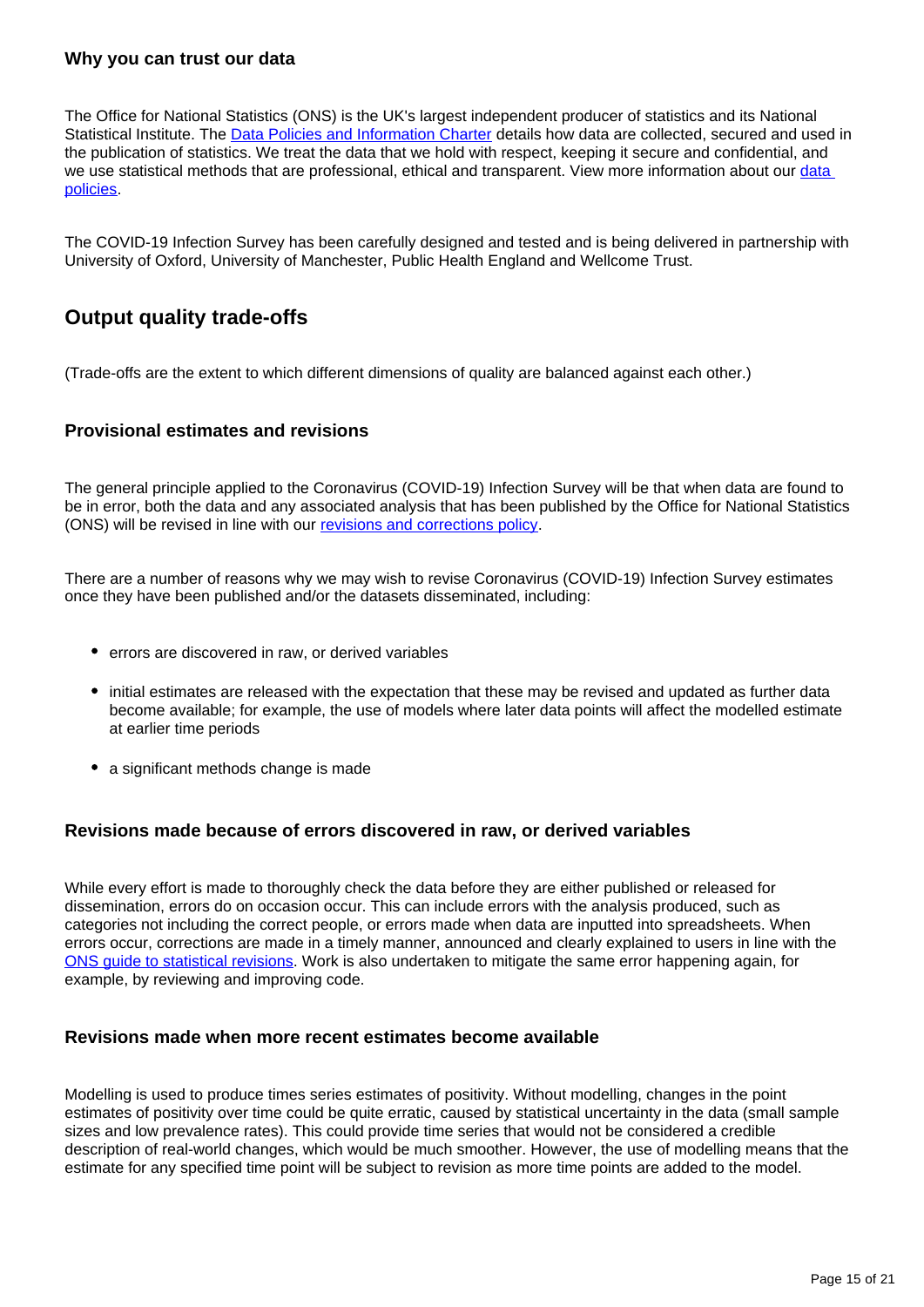Therefore, estimates presented in our weekly bulletin are provisional results and subject to revision. Modelled estimates include all swab results that are available at the time the official estimates are produced. This is done to provide timely estimates to government decision-makers.

Official estimates should be used to understand the positivity rate for a single point in time. This is based on the modelled estimate for the latest week and is our best and most stable estimate. Additional swab tests that become available after this are included in subsequent models, meaning that modelled estimates can change slightly as additional data are included.

A new model for the most recent six-week period available is produced for each weekly bulletin, meaning that estimates for days within that six-week period that were covered in previous bulletins are revised. The modelled estimate is more suited to understand the recent trend, given it is regularly updated to include new test results and smooths the trend over time. In line with the [ONS guide to statistical revisions,](https://www.ons.gov.uk/methodology/methodologytopicsandstatisticalconcepts/revisions/guidetostatisticalrevisions) it is made clear in the bulletin that figures are initial estimates and subject to revision later.

#### **Revisions made due to significant method changes**

The COVID-19 Infection Survey was rapidly set up in response to the COVID-19 pandemic and launched on 26 April 2020. Because the survey is relatively new and there is an ongoing need for analysis to be responsive to the changing nature of the pandemic, methodological changes are inevitable.

In line with [the ONS guide to statistical revisions](https://www.ons.gov.uk/methodology/methodologytopicsandstatisticalconcepts/revisions/guidetostatisticalrevisions) and the Code of Practice for Statistics [\(Quality 2.5](https://code.statisticsauthority.gov.uk/the-code/quality/q2-sound-methods/)), when possible users are consulted and provided with advance notice about changes to methods, explaining why the changes are being made. When a methods change is made, a consistent time series is produced, with back series provided where possible. Users are made aware of the nature and extent of the change within the publications.

#### **Concepts and definitions**

(Concepts and definitions describe the legislation governing the output as well as harmonisation principles and classifications used in the output.)

#### **Community**

The Coronavirus (COVID-19) Infection Survey presents estimates for the number of current COVID-19 infections within the community population; community in this instance refers to private residential households and it excludes those in hospitals, care homes and/or other institutional and communal establishment settings.

#### **Positivity rate**

The positivity rate is the percentage of people who test positive for COVID-19 at a given point in time. We use current COVID-19 infections to mean testing positive for SARS-CoV-2, with or without having symptoms, on a swab taken from the nose and throat. This is different to the incidence rate, which is a measure of only the new infections in a given time period.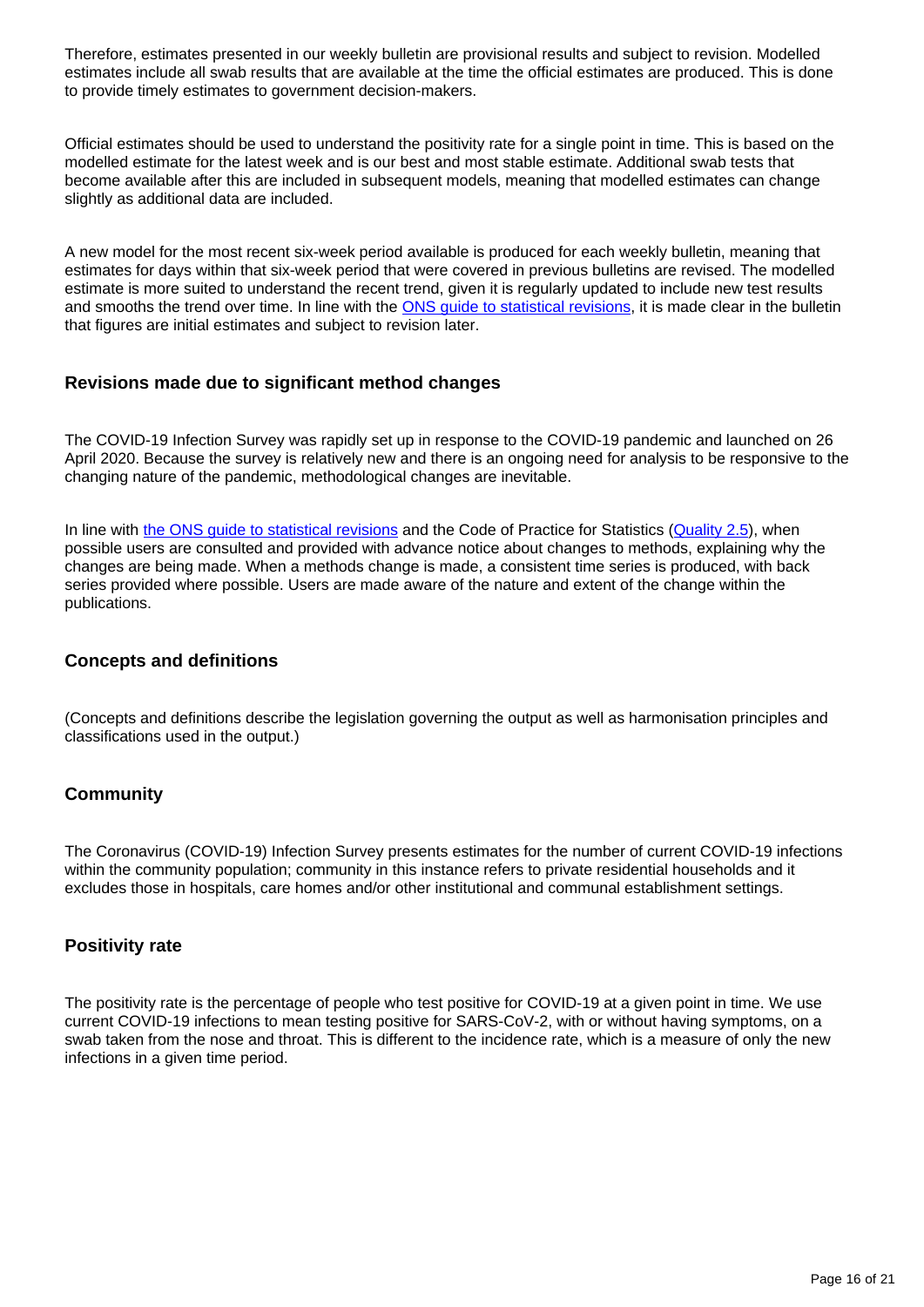#### **Incidence rate**

The estimates of incidence of polymerase chain reaction (PCR)-positive cases use a new method based on our positivity estimate. This gives the rate at which new positives occur, and subsequently become detectable, within the population. The new incidence method uses an estimate of the length of time for which an individual will test positive, based on modelling the time from first positive to first subsequent negative test in the survey. This estimate is used alongside the positivity model to produce an incidence estimate. For more information on this method of incidence please see our [methods article](https://www.ons.gov.uk/peoplepopulationandcommunity/healthandsocialcare/conditionsanddiseases/methodologies/covid19infectionsurveypilotmethodsandfurtherinformation#incidence).

#### **Characteristics**

Participants are asked to provide their ethnicity and occupation (among other things) in the [participant](https://www.ndm.ox.ac.uk/covid-19/covid-19-infection-survey/case-record-forms)  [questionnaire](https://www.ndm.ox.ac.uk/covid-19/covid-19-infection-survey/case-record-forms) to allow analysis of the characteristics of those testing positive for COVID-19.

The options provided on the questionnaire for ethnicity are [harmonised](https://www.ons.gov.uk/methodology/classificationsandstandards/measuringequality/ethnicgroupnationalidentityandreligion) to allow for consistency and comparability of statistical outputs from different sources across the UK. The participant's occupation is provided in a free text box and responses are coded using the [Standard Occupation Classification](https://www.ons.gov.uk/methodology/classificationsandstandards/standardoccupationalclassificationsoc/soc2020), again to allow for consistency and comparability of statistical outputs from different sources across the UK.

#### **Geographic coverage**

Survey fieldwork for the pilot study began in England on 26 April 2020. Survey fieldwork in Wales began on 29 June 2020, and since 7 August 2020 we have reported headline figures for Wales. Survey fieldwork began in Northern Ireland on 26 July 2020 and since 25 September 2020 we have reported headline figures for Northern Ireland. Survey fieldwork in Scotland began on 21 September 2020, and we have reported headline figures for Scotland since 23 October 2020.

#### **Sub-regional analysis**

Where possible, we present modelled estimates for the most recent week of data at the sub-regional level. This analysis was first presented in our [weekly COVID-19 Infection Survey bulletin](https://www.ons.gov.uk/peoplepopulationandcommunity/healthandsocialcare/conditionsanddiseases/bulletins/coronaviruscovid19infectionsurveypilot/20november2020#sub-regional-analysis-of-the-number-of-people-in-england-who-had-covid-19) on 20 November 2020. To balance the granularity with the statistical power, we have grouped together local authorities into COVID-19 Infection Survey sub-regions. The geographies are a rules-based composition of local authorities, and local authorities with a population over 200,000 have been retained separately where possible.

The boundaries for these COVID-19 Infection Survey sub-regions can be found on the [Open Geography Portal.](https://geoportal.statistics.gov.uk/search?collection=Dataset&sort=name&tags=all%28BDY_CIS%2COCT_2020)

# <span id="page-16-0"></span>**6 . Methods used to produce the Coronavirus (COVID-19) Infection Survey data**

The Coronavirus (COVID-19) Infection Survey collects data to allow estimation of the number of people testing positive for COVID-19 and the number of new infections. For more information on the sampling method, data processing and analysis, quality assurance and dissemination of our survey results, view our [methods article](https://www.ons.gov.uk/peoplepopulationandcommunity/healthandsocialcare/conditionsanddiseases/methodologies/covid19infectionsurveypilotmethodsandfurtherinformation).

### **How we collect the data**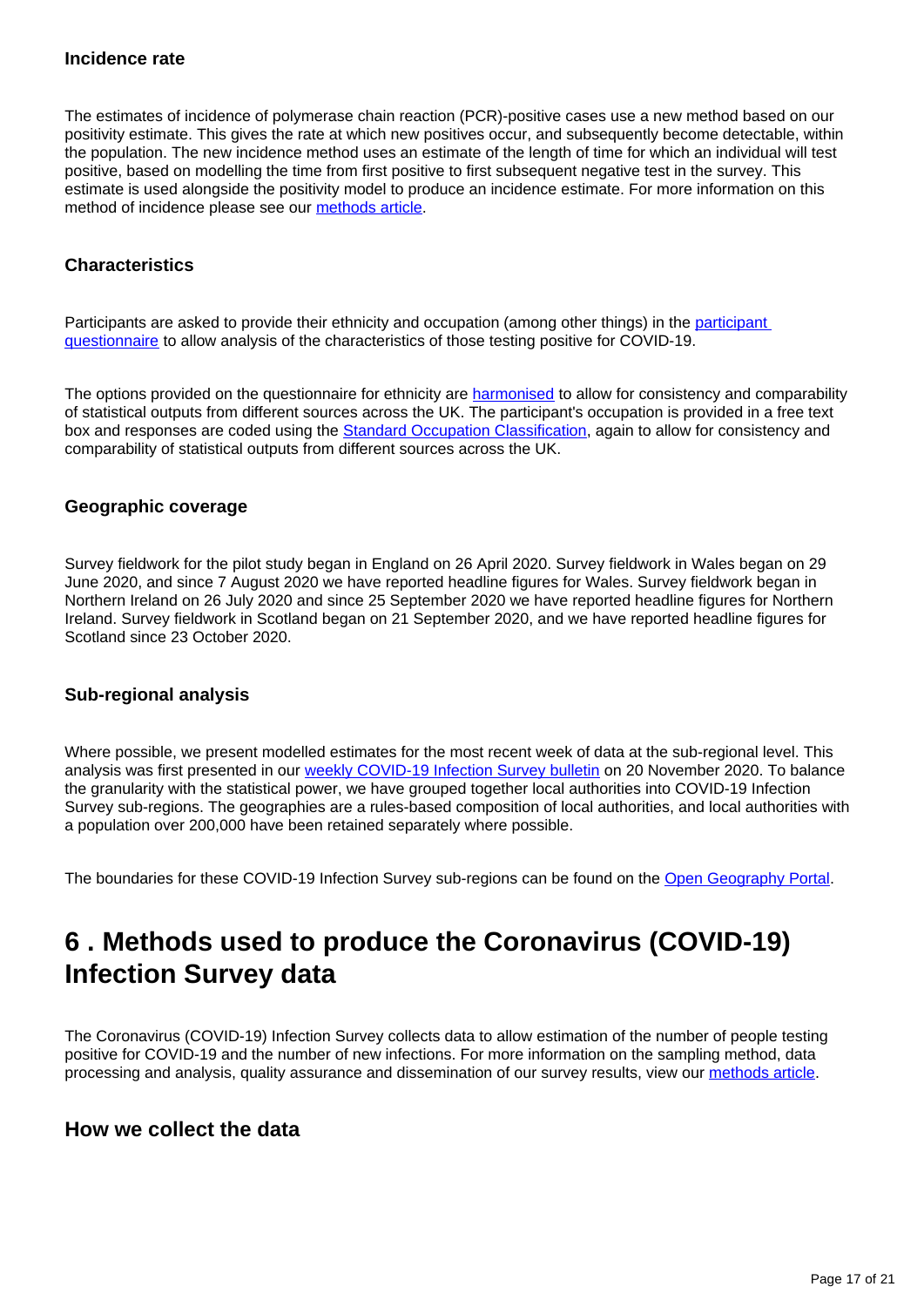#### **Sampling method**

At the start of the study, all respondents to the Coronavirus (COVID-19) Infection Survey were individuals who had previously participated in an Office for National Statistics (ONS) social survey, which means the number of ineligible addresses in the sample is substantially reduced. To take part, selected households were invited to opt into the survey by contacting IQVIA, a company working on behalf of the ONS, to arrange a visit.

In August 2020, we announced our plans to expand the study with the aim of increasing from 28,000 people tested per fortnight in England to 150,000 people tested per fortnight by October 2020. Random samples of households from AddressBase have been drawn to enable this expansion.

The sample is stratified geographically, ensuring we sample people from all local areas of the UK, and we adjust sample sizes to account for differing response rates to help maintain the representativeness of the sample. The survey is longitudinal. New panels are selected most weeks and each panel is surveyed initially for five weeks and thereafter monthly.

Coverage of the study was extended to include Wales, Northern Ireland and Scotland, with survey fieldwork beginning on 29 June 2020 in Wales, 26 July 2020 in Northern Ireland and 21 September 2020 in Scotland.

The likelihood that a sampled household will enrol for CIS decreases as time passes from receiving the initial contact letter, and response rate information for those initially asked to take part at the start of the survey can be considered relatively final. We provide response rates separately for the different sampling phases of the study. For up-to-date information on our response rates, please see our [most recent bulletin](https://www.ons.gov.uk/peoplepopulationandcommunity/healthandsocialcare/conditionsanddiseases/bulletins/coronaviruscovid19infectionsurveypilot/latest).

We include children over the age of 2 years, adolescents and adults in the survey. This allows for estimation of clustering effects and analysis of within-household transmission, as well as reducing survey costs. We include everyone within the community population, not just those with symptoms.

More information on the sampling design for the COVID-19 Infection Survey, the data we collect and how the data are processed can be found in our [methods article](https://www.ons.gov.uk/peoplepopulationandcommunity/healthandsocialcare/conditionsanddiseases/methodologies/covid19infectionsurveypilotmethodsandfurtherinformation#study-design-sampling).

### **Data we collect**

#### **Nose and throat swab**

We ask everyone aged 2 years or over in each household to have a nose and throat swab. Those aged 12 years and over take their own swabs using self-swabbing kits, and parents or carers use the same type of kits to take swabs from their children aged between 2 and 11 years. This is to reduce the risk to the study health workers and to respondents themselves. We take swabs from all households, whether anyone is reporting symptoms or not.

We take swabs to detect microbes of the infection caused by COVID-19 so we can estimate the number of people who are infected. To do this, laboratories use [real-time reverse transcriptase polymerase chain reaction](https://www.england.nhs.uk/coronavirus/wp-content/uploads/sites/52/2020/03/guidance-and-sop-covid-19-virus-testing-in-nhs-laboratories-v1.pdf)  [\(RT-PCR\).](https://www.england.nhs.uk/coronavirus/wp-content/uploads/sites/52/2020/03/guidance-and-sop-covid-19-virus-testing-in-nhs-laboratories-v1.pdf) Diagnostic RT-PCR usually targets the viral ribonucleic acid (RNA)-dependent RNA polymerase (RdRp) or nucleocapsid (N) genes using swabs collected from the nose and throat.

More information on how the swabs are analysed can be found in the [study protocol.](https://www.ndm.ox.ac.uk/protocol-and-information-sheets)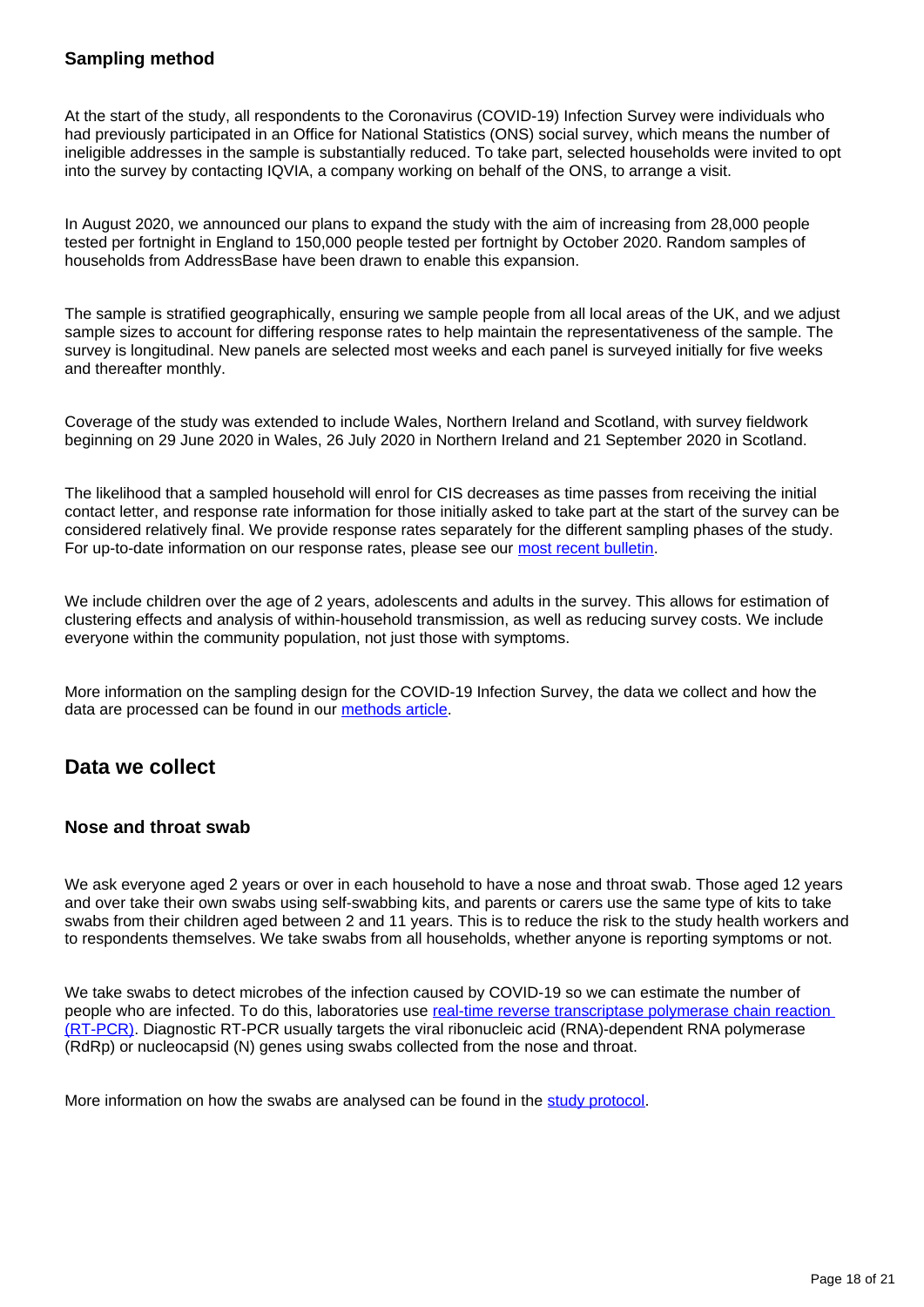#### **Blood sample**

To capture data about people who have been vaccinated or have had COVID-19 in the past, we ask a subsample of adults aged 16 years or over to also give a sample of blood. The blood samples are taken at monthly intervals. Initially, 10% to 20% of adults aged 16 years or over surveyed within our household sample were asked to provide a blood sample.

From February 2021, a randomly selected sample of already enrolled households who are currently providing swab but not blood samples, and where at least one person has provided consent for 12 months' follow-up, have been invited to additionally provide blood samples at their monthly visits and extend their follow-up through to April 2022. This will be done to assess the impact of vaccine rollout on population level immunity.

The target is to achieve up to 125,000 people giving blood samples every month in England, and up to 7,500 in Wales, 5,500 in Northern Ireland and 12,000 in Scotland per month (150,000 in total across the UK) through to April 2022.

Blood samples are tested for antibodies using an assay for IgG immunoglobins, which are produced to fight the virus, irrespective of symptoms. More information on the methods around this antibody assay can be found in a [study comparing its performance with four other assays.](https://doi.org/10.6084/m9.figshare.c.5046032.v1)

#### **Survey data**

We collect information from each participant, including those aged 16 years and under, about:

- their socio-demographic characteristics
- any symptoms that they are experiencing
- whether they are self-isolating or shielding
- their occupation
- how often they work from home
- if they have received a vaccine
- whether the participant has come into contact with a suspected carrier of COVID-19

### **How we analyse the data**

The primary objective of the study is to estimate the number of people in the population who test positive for COVID-19, with and without symptoms.

The analysis of the data is a collaboration between the ONS and researchers from the University of Oxford and University of Manchester, Public Health England and Wellcome Trust.

All estimates presented in our bulletins are provisional results. As swabs are not necessarily analysed in date order by the laboratory, we have not yet received test results for all swabs taken on the dates included in our bulletins. Estimates may therefore be revised as more test results are included.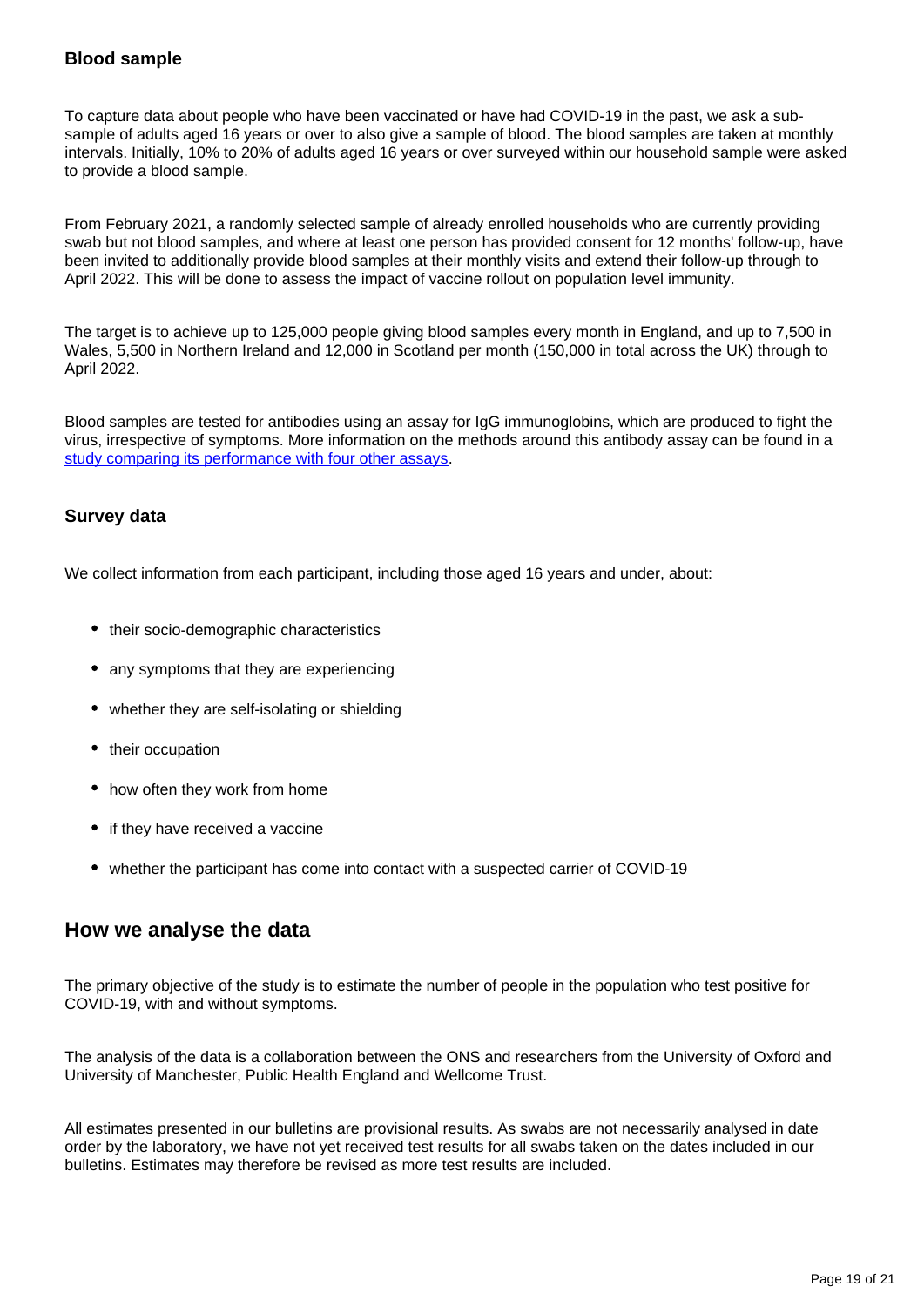Our headline estimates of the percentage of people testing positive in England, Wales, Northern Ireland and Scotland are the latest official estimates. Official estimates should be used to understand the positivity rate for a single point in time. This is based on the modelled estimate for the latest week and is our best and most stable estimate, used in all previous outputs. The modelled estimate is more suited to understand the recent trend. This is because the model is regularly updated to include new test results and smooths the trend over time.

The estimates for non-overlapping 14-day periods are produced using a different method of weighting to the model and are available for people who wish to compare infection levels over time in this way. Information about how the modelled and 14-day non-overlapping estimates are calculated can be found in our [methods article](https://www.ons.gov.uk/peoplepopulationandcommunity/healthandsocialcare/conditionsanddiseases/methodologies/covid19infectionsurveypilotmethodsandfurtherinformation#confidence-intervals-and-credible-intervals).

#### **Statistical testing**

Where we have analysed the characteristics of people who have ever tested positive for COVID-19, we have used pairwise statistical testing to determine whether there was a significant difference in infection rates between pairs of groups for each characteristic. For instance, we used statistical testing to identify any evidence of differences in infection rates between those aged 2 to 11 years and those aged 12 to 19 years.

The test produces p-values, which provide the probability of observing a difference at least as extreme as the one that was estimated from the sample by chance. We use the conventional threshold of 0.05 to indicate evidence of differences not compatible with chance, although the threshold of 0.05 is still relatively weak evidence. P-values of less than 0.001 and 0.01 are considered to provide relatively strong and moderate evidence of difference between the groups being compared respectively.

### **How we disseminate the data**

The [Coronavirus \(COVID-19\) Infection Survey bulletin](https://www.ons.gov.uk/peoplepopulationandcommunity/healthandsocialcare/conditionsanddiseases/bulletins/coronaviruscovid19infectionsurveypilot/latest) for the UK is published weekly on the ONS website. The release describes the main patterns and trends in the datasets for each of the four UK countries. We also release a [fortnightly article detailing the characteristics and behaviours of those testing positive for COVID-19](https://www.ons.gov.uk/peoplepopulationandcommunity/healthandsocialcare/conditionsanddiseases/bulletins/coronaviruscovid19infectionsurveycharacteristicsofpeopletestingpositiveforcovid19uk/latest) as well as a [fortnightly antibody and vaccinations article](https://www.ons.gov.uk/peoplepopulationandcommunity/healthandsocialcare/conditionsanddiseases/bulletins/coronaviruscovid19infectionsurveyantibodyandvaccinationdatafortheuk/latest).

The ONS's [latest insights tool](https://www.ons.gov.uk/peoplepopulationandcommunity/healthandsocialcare/conditionsanddiseases/articles/coronaviruscovid19/latestinsights) provides an overview of the coronavirus (COVID-19) pandemic in the UK, bringing together data from across the ONS and other data sources to explore the latest data and trends.

For more detailed information on the COVID-19 Infection Survey design, how we process data and how data are analysed, view our [methodology article.](https://www.ons.gov.uk/peoplepopulationandcommunity/healthandsocialcare/conditionsanddiseases/methodologies/covid19infectionsurveypilotmethodsandfurtherinformation)

# <span id="page-19-0"></span>**7 . Other information**

### **Assessment of user needs and perceptions**

(The processes for finding out about uses and users, and their views on the statistical products.)

We hold regular weekly meetings with departments across government ensuring we keep up to date with changing user needs. We have a clear process for reviewing, prioritising and responding to user requests ensuring we balance the public good of the request with the resource required to meet it. In addition, the questionnaire is regularly reviewed which allows new information and questions (for example, which type of vaccine people have received) to be added in a timely way.